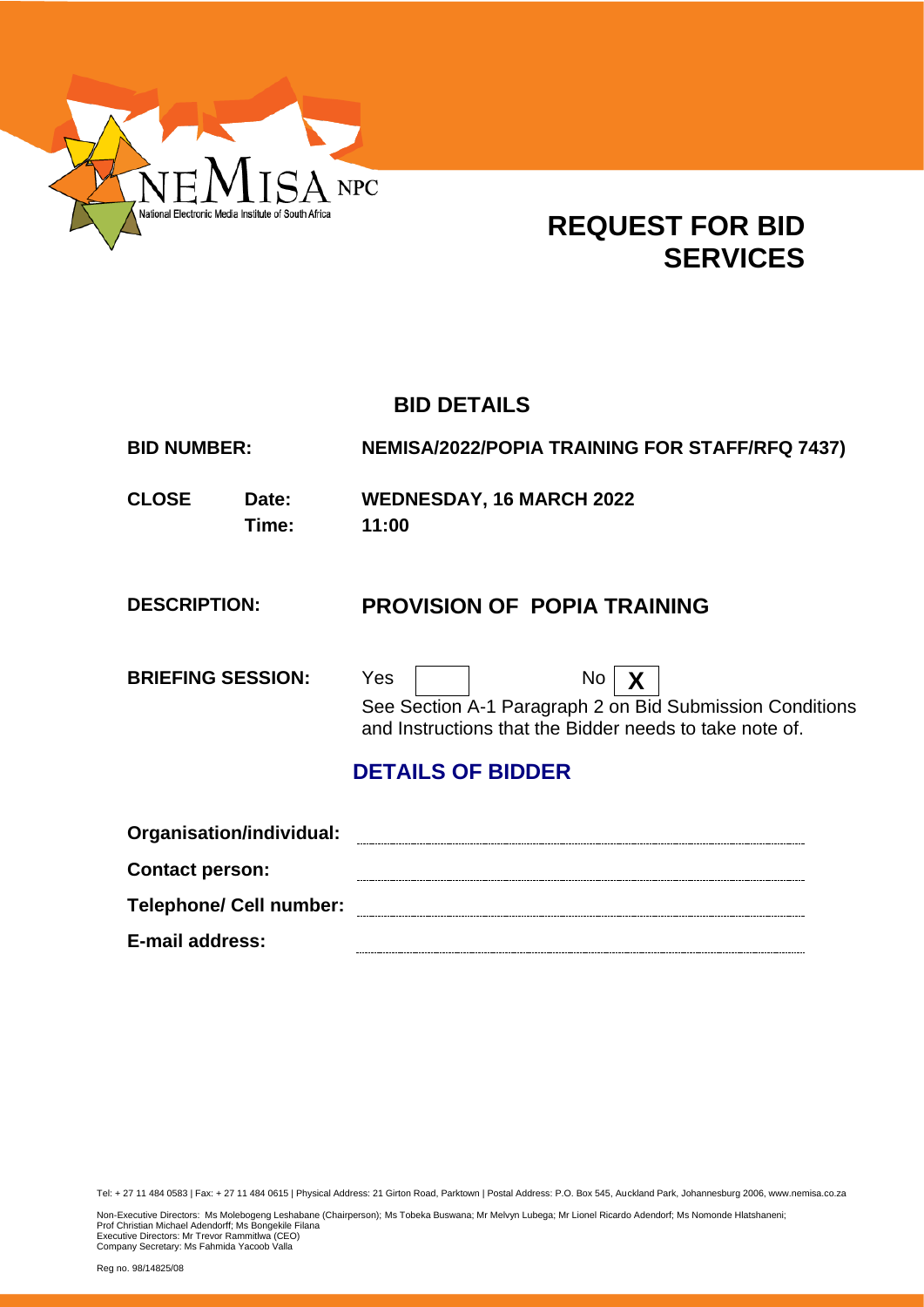# **GLOSSARY**

| Award                | Conclusion of the procurement process and final notification to the<br>effect to the successful bidder                                                                                                                         |
|----------------------|--------------------------------------------------------------------------------------------------------------------------------------------------------------------------------------------------------------------------------|
| <b>B-BBEE</b>        | Broad-based Black Economic Empowerment in terms of the<br>Broad-based Black Economic Empowerment Act, 2003 (Act No.<br>53 of 2003) and the Codes of Good Practice issued thereunder by<br>the Department of Trade and Industry |
| <b>Bid</b>           | Written offer in a prescribed or stipulated form in response to an<br>invitation by NEMISA for the provision of goods, works or services                                                                                       |
| Contractor           | Organisation with whom NEMISA will conclude a contract and<br>potential service level agreement subsequent to the final award of<br>the contract based on this Request for Bid                                                 |
| Core Team            | The core team are those members who fill the non-administrative<br>positions against which the experience will be measured.                                                                                                    |
| dti                  | Department of Trade and Industry                                                                                                                                                                                               |
| <b>EME</b>           | Exempted Micro Enterprise in terms of the Codes of Good<br>Practice                                                                                                                                                            |
| GCC                  | <b>General Conditions of Contract</b>                                                                                                                                                                                          |
| IP                   | <b>Intellectual Property</b>                                                                                                                                                                                                   |
| <b>NEMISA</b>        | National Electronic Media Institute of South Africa (SOC) Ltd                                                                                                                                                                  |
| <b>Original Bid</b>  | Original document signed in ink, or<br>Copy of original document signed in ink, or<br>Submitted Facsimile of original document signed in ink                                                                                   |
| Originally certified | To comply with the principle of originally certified, a document<br>must be both stamped and signed in original ink by a<br>commissioner of oaths.                                                                             |
| <b>SCM</b>           | Supply Chain Management                                                                                                                                                                                                        |
| <b>SLA</b>           | Service Level Agreement                                                                                                                                                                                                        |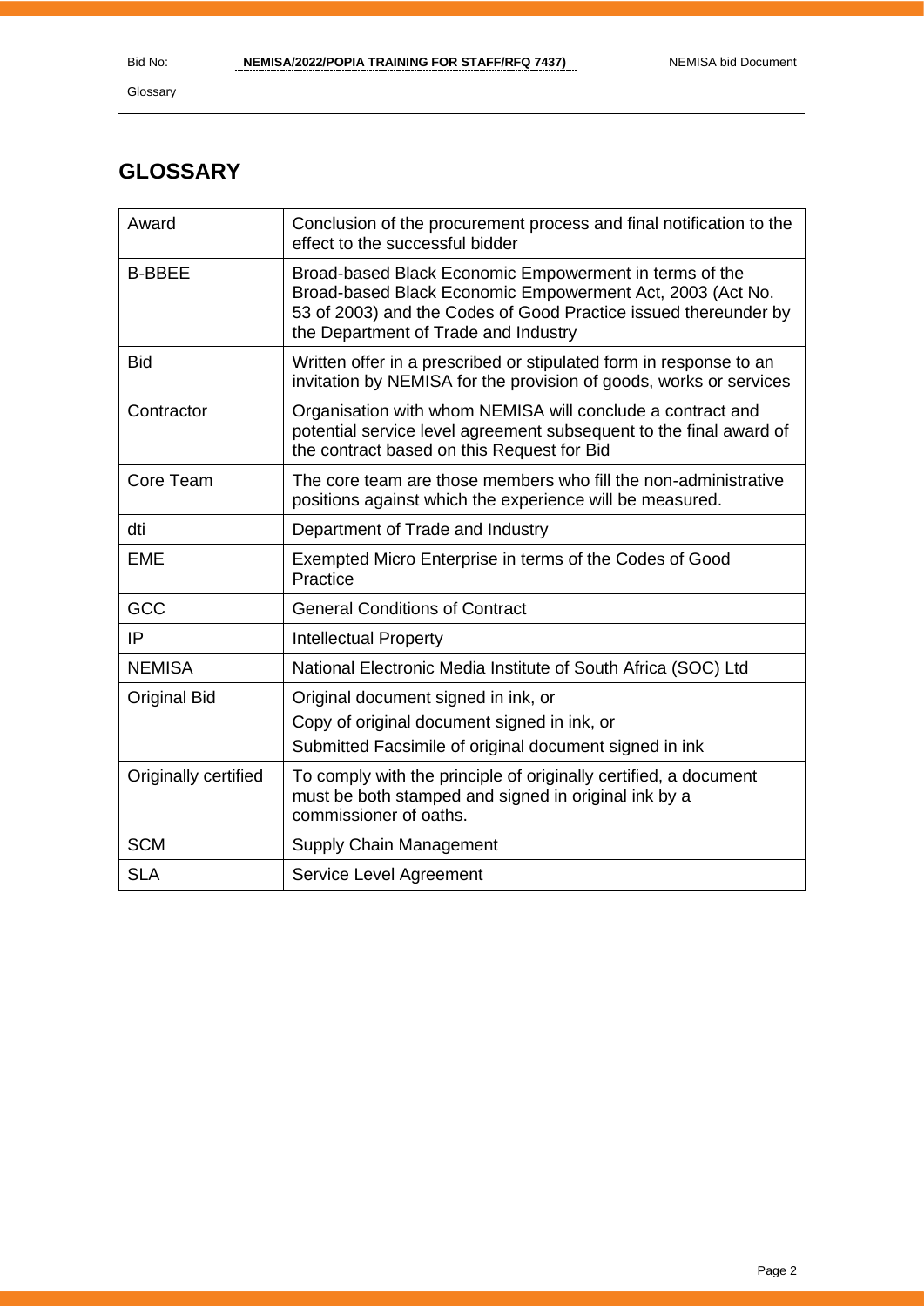Content Page

# **DOCUMENTS IN THIS BID DOCUMENT PACK**

Bidders are to ensure that they have received all pages (pp 38) of this document, which consist of the following sections:

# **SECTION A**

**Note: Documents in this section are for information to/instruction of bidders and must not be returned with bids.**

- □ Section A 1: Bid Submission Conditions and Instructions
- Section A 2: Terms of Reference
- □ Section A 3: Evaluation Process/Criteria
- □ Section A 4: Contract Form (Rendering of Services) (Parts 1 & 2)/Letter of Acceptance/Formal Contract (The pro forma contract is only included for Bidders to take note of the contents of the contract that will be entered into with the successful contractor)

# **SECTION B**

# **Note: Documents in this section must be completed and returned or supplied with bids.**

- $\Box$  Section B 1: Special Conditions of Bid and Contract: Special conditions that the Bidder needs to accept
- $\Box$  Section B 2: Declaration of Interest
- □ Section B 3: Declaration of Bidder's past SCM practices
- □ Section B 4: Certificate of Independent Bid Determination
- Section B 5: Preference Points Claim Form in terms of the Preferential Procurement Regulations, 2011
- □ Section B 6: Invitation to Bid
- □ Section B 7: Pricing Schedule (Professional Services)
- □ Section B 8: CV Template Guideline/Compulsory CV template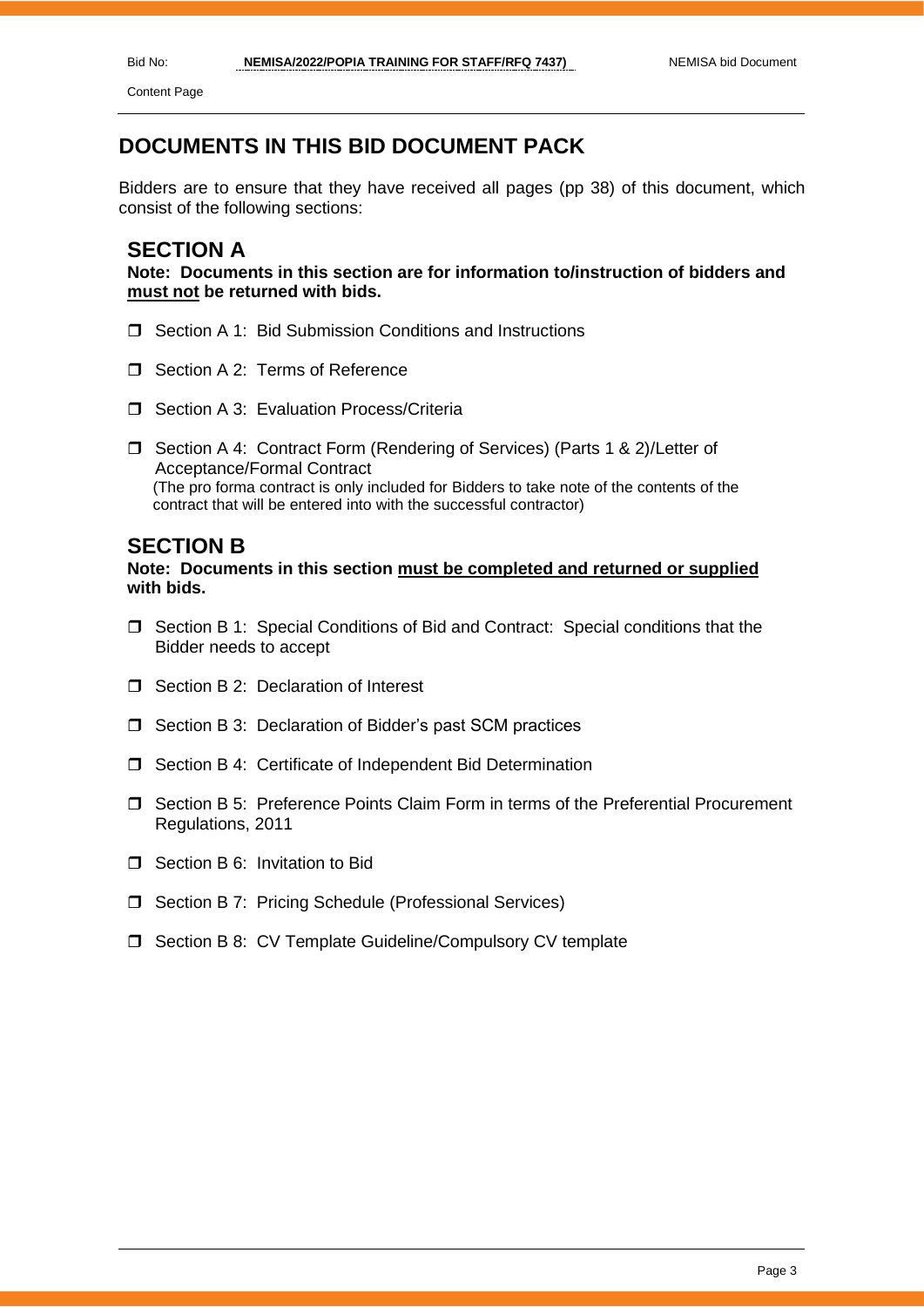Section A

# **SECTION A**

# (This section must not be returned as part of the bid document)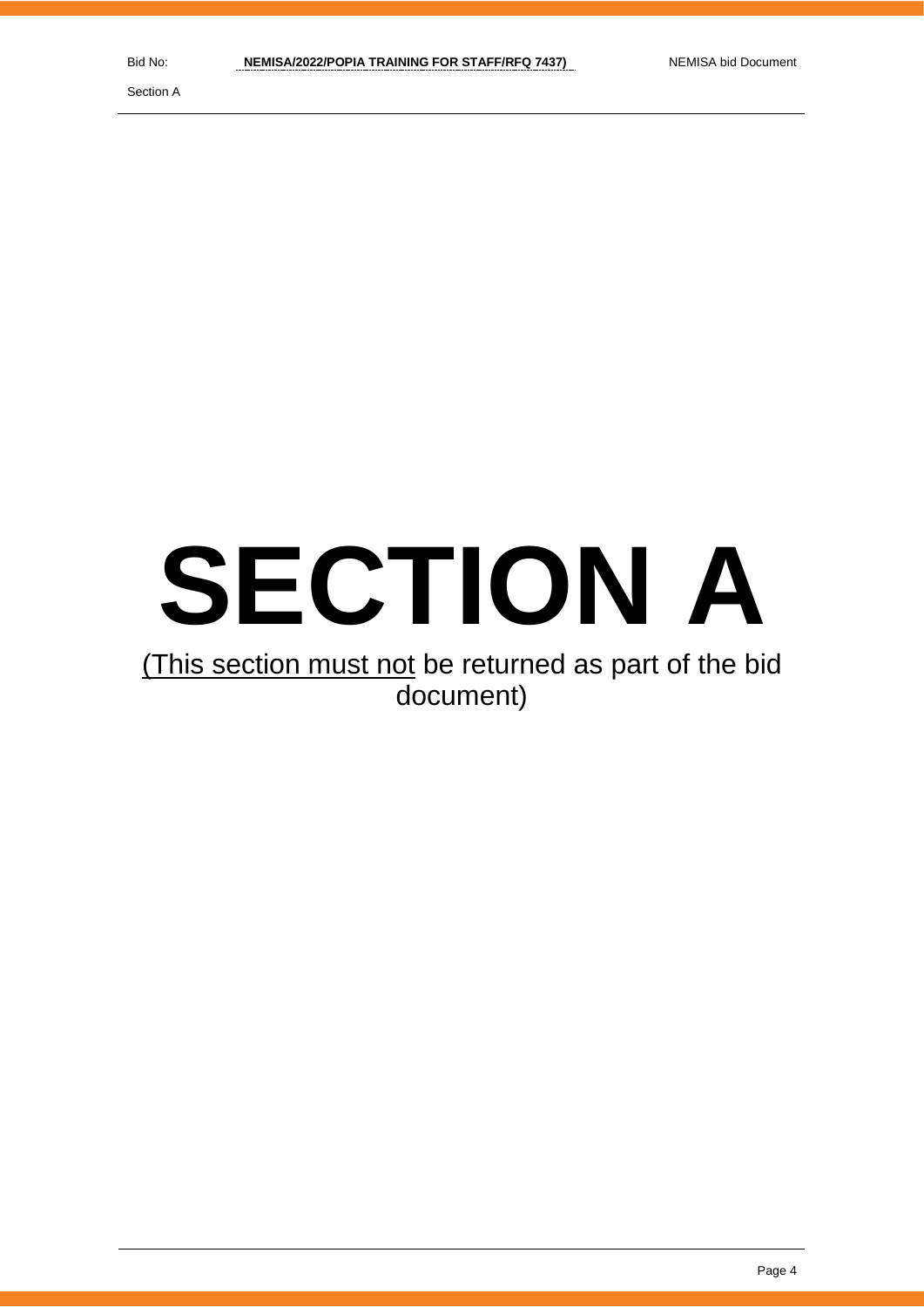# **BID SUBMISSION CONDITIONS AND INSTRUCTIONS**

# **CONDITIONS AND INSTRUCTIONS THAT BIDDERS NEED TO TAKE NOTE OF**

# **1 FRAUD AND CORRUPTION**

1.1 All providers are to take note of the implications of contravening the Prevention and Combating of Corrupt Activities Act, Act No 12 of 2004 and any other Act applicable.

### 2 **BRIEFING SESSION**

2.1 No briefing session will be held.

# **3 CLARIFICATIONS/ QUERIES**

3.1 Any clarification required by a bidder regarding the meaning or interpretation of the Terms of Reference, or any other aspect concerning the bid, is to be requested in writing (letter, facsimile or e-mail) from SCM Manager by not later than **Monday, 14 March 2022.** A reply will be forwarded within three (3) working days. Telephonic requests for clarification will not be accepted. If appropriate, the clarifying information will be made available to all Bidders by e-mail only. The bid number should be mentioned in all correspondence.

> Contact details for SCM Manager: Facsimilee: 011 484 0615 Telephone: 011 484 0583 E-Mail: [Hensonm@nemisa.co.za](mailto:Hensonm@nemisa.co.za)

### **4 SUBMITTING BIDS**

4.1 One (1) original document must be handed in/delivered to:

Email address **scm@nemisa.co.za**

### *No hand delivery bids will be accepted*

4.2 Documents submitted on time by bidders shall not be returned.

# **5 LATE BIDS**

5.1 Bids received late shall not be considered. A bid will be considered late if it arrived even one second after 11:00 or any time thereafter. The tender (bid) box shall be closed at exactly 11:00 and bids arriving late will not be considered under any circumstances. Bids received late shall be returned unopened to the bidder. Bidders are therefore strongly advised to ensure that bids be despatched allowing enough time for any unforeseen events that may delay the delivery of the bid.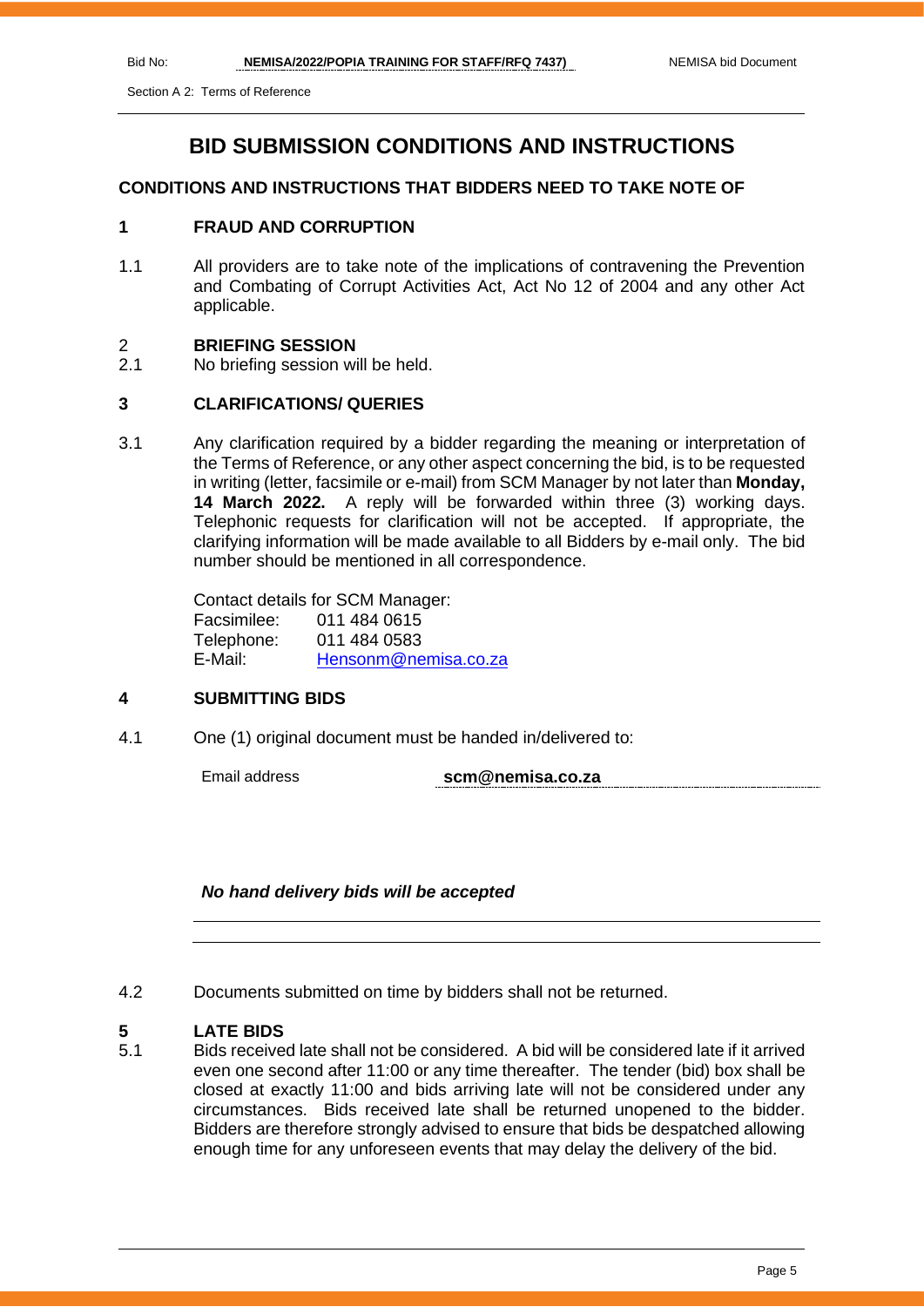- 5.2 The official Telkom time, which can be observed by dialling 1026 from any phone, will be used to verify the exact closing time.
- 5.3 Bids sent to the NEMISA via normal post or any other mechanism shall be deemed to be received at the date and time of arrival at the NEMISA premises (tender/bid box or reception). Bids received at the physical address after the closing date and time of the bid, shall therefore be deemed to be received late.

# **6 PAYMENTS**

- 6.1 NEMISA will pay the Contractor the fees set out in the final contract according to the table of deliverables. No additional amounts will be payable by the NEMISA to the Contractor.
- 6.1.1 The Contractor shall from time to time during the duration of the contract, invoice NEMISA for the services rendered.
- 6.1.2 The invoice must be accompanied by supporting source document(s) containing detailed information, as NEMISA may reasonably require, to establish the specific nature, extent, and quality of the services which were undertaken by the Contractor.
- 6.1.3 No payment will be made to the Contractor unless an original tax invoice complying with section 20 of the VAT Act No 89 of 1991, as amended, has been submitted to NEMISA.
- 6.1.4 Payment shall be made by bank transfer into the Contractor's back account normally 30 days after receipt of an acceptable, original, valid tax invoice. Money will only be transferred into a South African bank account. (Banking details must be submitted as soon as the bid is awarded).
- 6.2 The Contractor shall be responsible for accounting to the appropriate authorities for its income tax, VAT or other moneys required to be paid in terms of the applicable law.

# **7 GENERAL CONDITIONS OF CONTRACT**

7.1 The General Conditions of Contract must be accepted. The GCC can be downloaded from the Treasury Website. Please refer to the link below:

> [http://www.treasury.gov.za/divisions/ocpo/sc/GeneralConditions/General%20Conditions%20of%20](http://www.treasury.gov.za/divisions/ocpo/sc/GeneralConditions/General%20Conditions%20of%20Contract.pdf) [Contract.pdf](http://www.treasury.gov.za/divisions/ocpo/sc/GeneralConditions/General%20Conditions%20of%20Contract.pdf)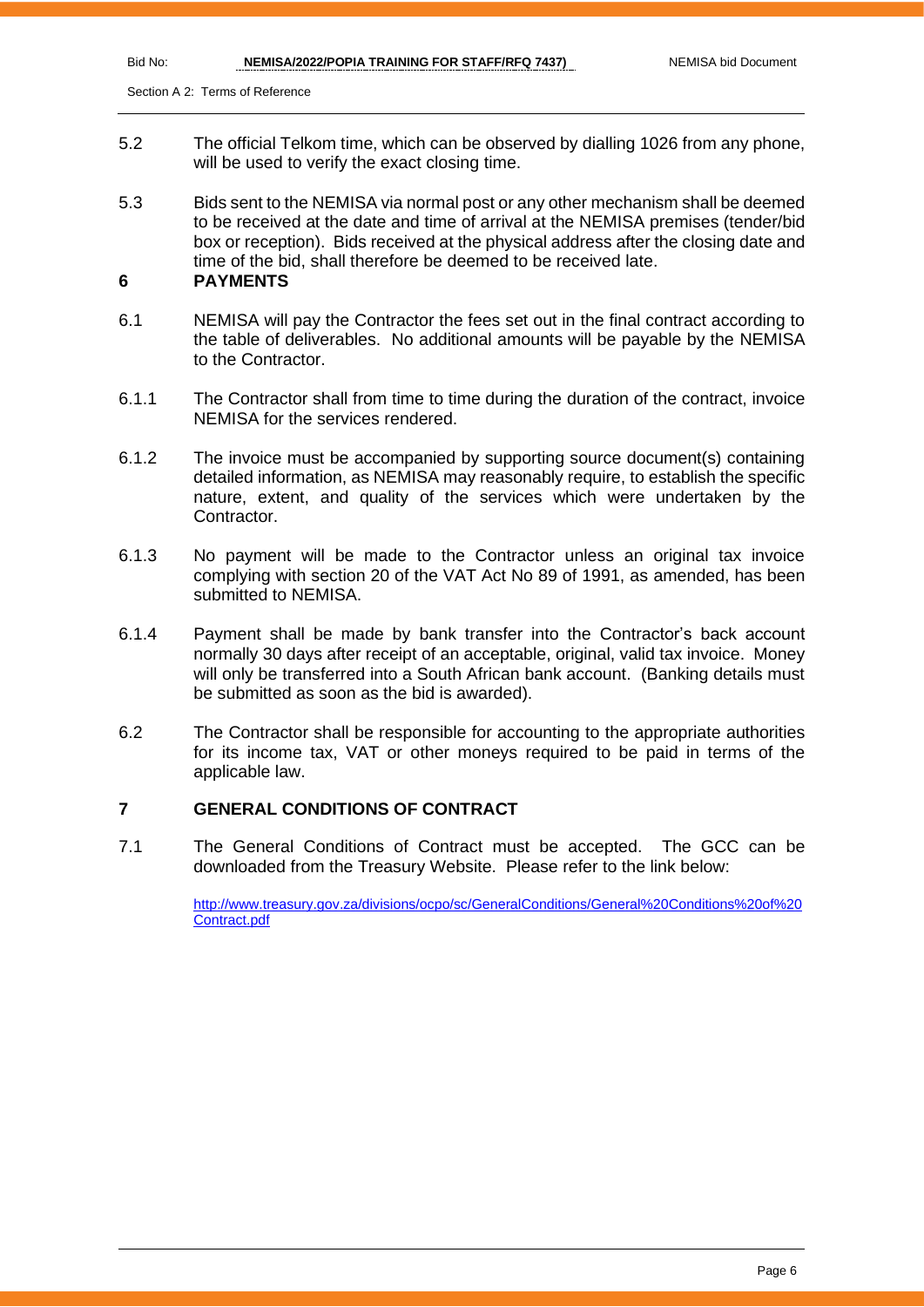# **TERMS OF REFERENCE (TOR)**

# **SOURCING OF A SERVICE PROVIDER TO POPIA TRAINING SERVICES AT NEMISA**

# **1. BACKGROUND**

1.1. NEMISA is a national public entity listed under the PFMA and registered as a non-profit Company under the Companies Act 71 of 2008.

# **2. PURPOSE**

2.1 The purpose of the RFQ is to appoint a suitably qualified and experienced service provider to provide Protection of Personal Information Act (POPIA) readiness assessment to the National Electronic Media Institute (NEMISA), develop a comprehensive POPI Act implementation plan on the execution thereof. The services required includes assisting Management of NEMISA in understanding steps to follow in implementing the Promotion to Access of Information Act (PAIA) provisions and its impact. The suitable service provider must have proficient knowledge and experience in the area of cybersecurity, General Data Protection Regulations, POPI Act and PAIA.

# **2.2 The primary objectives of the service required are as follows:**

- 2.2.1 To ensure that NEMISA understands the key issues in the area of managing ongoing compliance with the POPI Act (POPIA) and its relation to PAIA.
- 2.2.2 To ensure that NEMISA understands the applicability of the Act by ensuring that Executives and Management understand their accountability in terms of the Act;
- 2.2.3 Conduct a readiness assessment for POPIA compliance, identify gaps, data classification and develop a POPIA implementation program.
- 2.2.4 To ensure that the Information Officer i.e., CEO or delegated individual/s is/are taken through the POPIA compliance process from start to finish;
- 2.2.5 To ensure that a risk-based approach is taken when designing a POPIA compliance program for NEMISA i.e., ensure that focus remains on prioritising the most important POPIA compliance requirements for NEMISA

# **3. SCOPE OF WORK AND DELIVERABLES**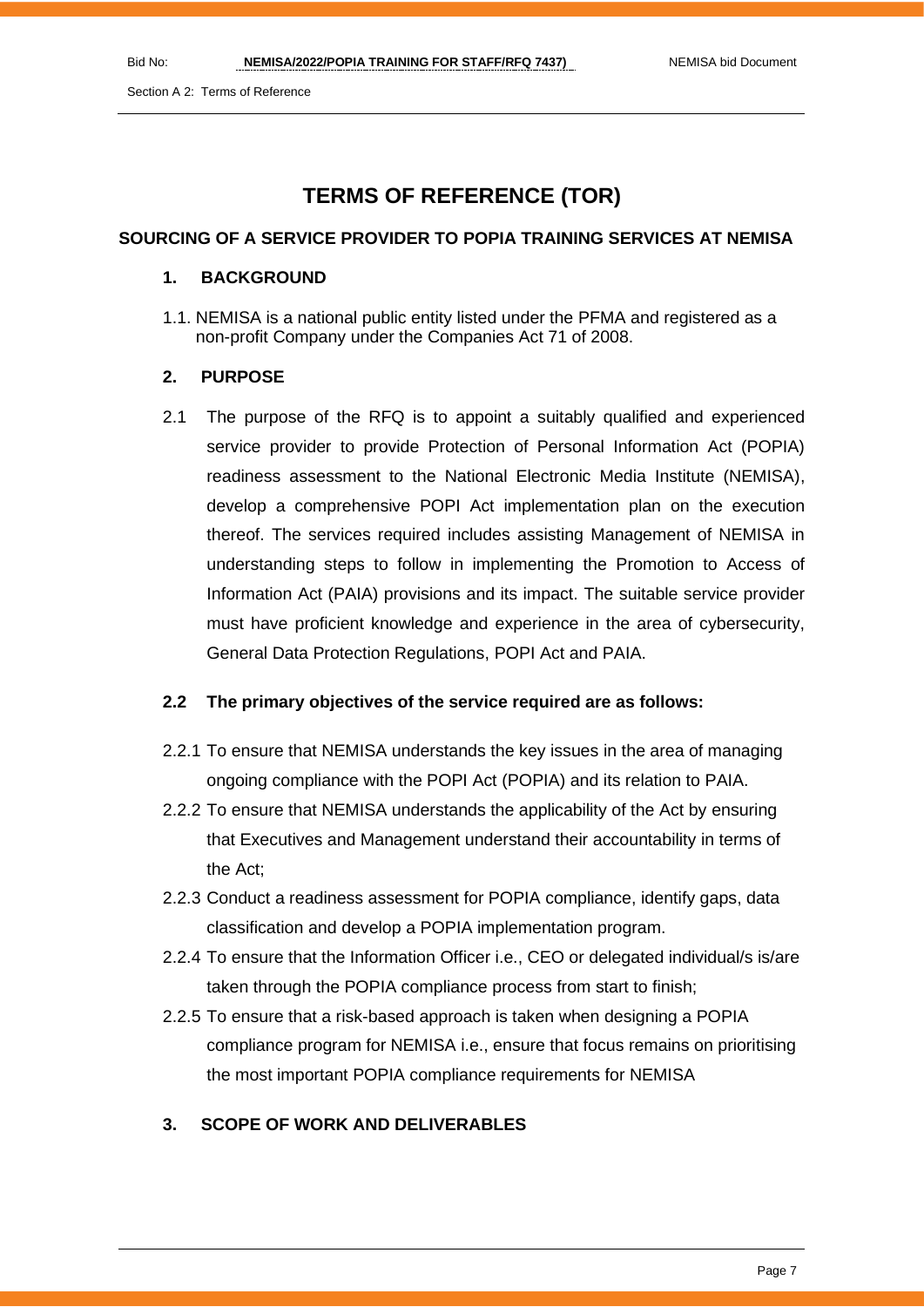- **3.1.** The successful service provider will be expected to ensure that NEMISA Executives, Management, and Employees understand the key issues in the area of managing ongoing compliance with the POPI Act, their accountability in terms of the Act, and provide Protection of Personal Information Act (POPIA) readiness assessment services to the NEMISA.
- **3.2** The total number of trainees is sixty-seven (67) broken down as follows:
	- ➢ 22 Trainees Management
	- ➢ 45 Trainees Other Officials/Employees

 The service provider will be expected to render amongst others the following key deliverables:

| No.    | <b>Scope of Work</b>                                                                                                         | <b>Deliverables</b>                                                                                                                                                                                                                    |
|--------|------------------------------------------------------------------------------------------------------------------------------|----------------------------------------------------------------------------------------------------------------------------------------------------------------------------------------------------------------------------------------|
| 3.1.1  | To ensure that NEMISA<br>understands the applicability of the<br>POPI Act and its relation to PAIA                           | Executives and management<br>understand their<br>accountability in terms of the<br>Act                                                                                                                                                 |
| 3.1.2  | Conduct overall organisational<br>compliance and readiness<br>assessment with POPIA and PAIA                                 | Report on the overall<br>organisational compliance<br>and readiness with POPIA<br>Identify gaps, data<br>classification and develop a<br>POPIA implementation<br>program and the required<br>structure.                                |
| 3.1.3. | Capacitate the Information Officer<br>and/delegated officials                                                                | Ensure that the Information<br>Officer i.e CEO or delegated<br>individual is taken through the<br>POPIA compliance process<br>from start to finish                                                                                     |
| 3.1.4. | Follow a risk-based approach                                                                                                 | a) Ensure that a risk-based<br>approach is taken when<br>designing a POPIA<br>compliance program for<br><b>NEMISA</b><br>b) Ensure that focus remains<br>on prioritizing the most<br>important POPIA compliance<br>requirements first. |
| 3.1.5. | Provide POPIA awareness training<br>across NEMISA employees to<br>ensure the required aware culture<br>on POPIA requirements | Develop awareness material<br>for POPIA compliance and<br>provide training to<br>management                                                                                                                                            |

3.2. The POPIA readiness assessment will address the following phases: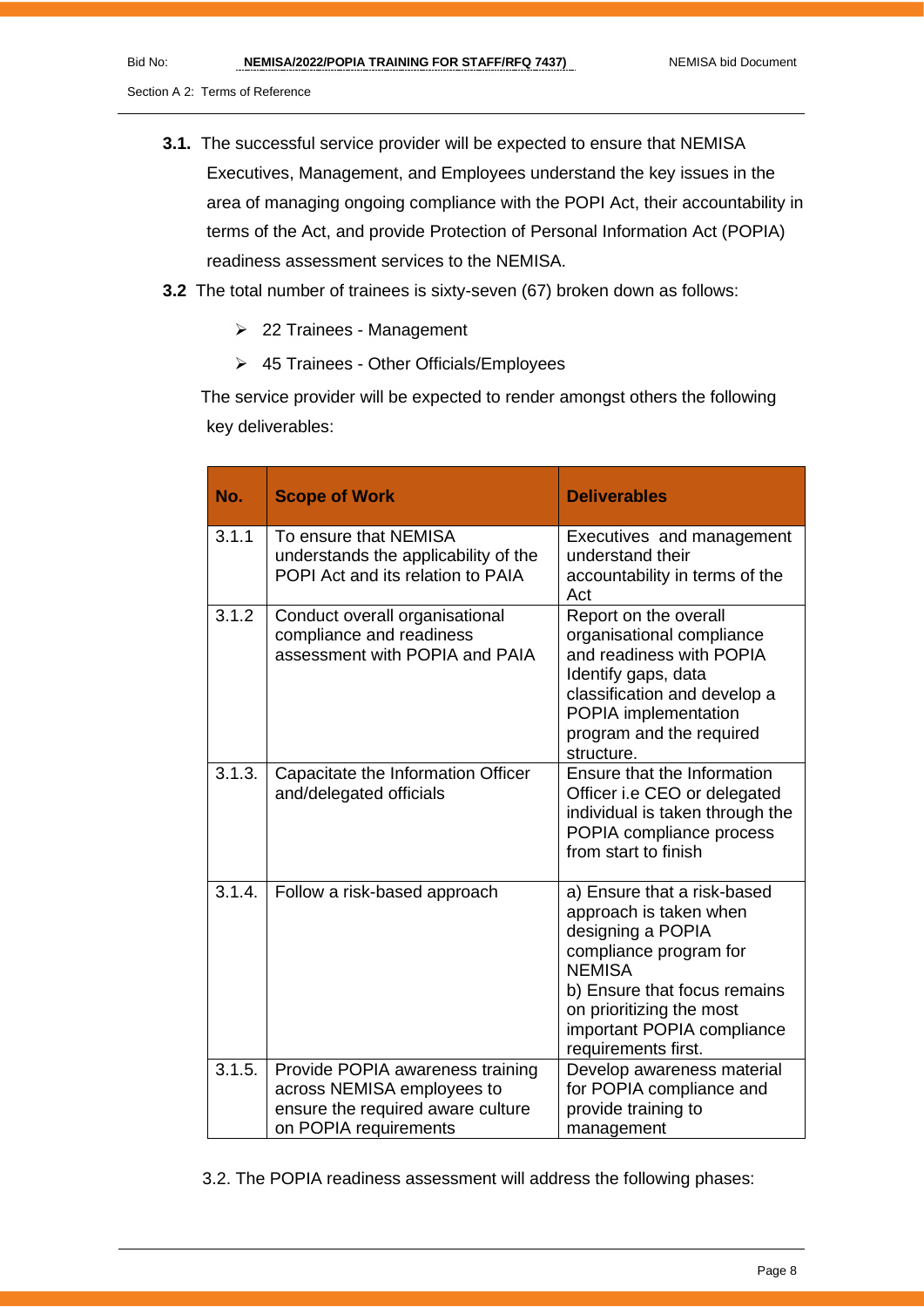# **3.2.1 Planning**

3.2.1.1 Analysis of the NEMISA's context in relation to POPIA.

3.2.1.2 Conduct NEMISA's POPIA compliance readiness assessment.

3.2.1.3 Prepare awareness material for POPIA compliance training to

Management and Employees and provide training

# **3.2.2. Execution**

3.2.2.1. Conduct introductory POPIA awareness with management and employees.

3.2.2.2. Conduct a POPIA compliance readiness assessment.

3.2.2.3. Develop POPIA readiness report and implementation program.

# **3.2.3. Reporting**

3.2.3.1 Provide POPIA readiness report and implementation program.

# **3.2.4. Reporting Requirements**

3.2.4.1. The service provider shall report to the CEO:

➢ written compliance and readiness assessment report with POPIA report with an implementation plan

# **4. COMPETENCY AND EXPERIENCE REQUIREMENTS**

- 4.1. Respondents shall clearly indicate the names of the resources that will be providing the service to NEMISA as well as a comprehensive CV(s) of the proposed resource(s) and previous traceable experience with references, letters and contactable previous clients.
- 4.2. Note that only the experience of the key resource relevant to this particular project shall be considered in the evaluation of this requirement.
- 4.3. The successful service provider(s) shall provide a proven track record of similar services provided in Risk Management, Corporate Governance and Compliance.
- 4.4 The submitted references and proven track record where similar services were provided shall be within the past five years.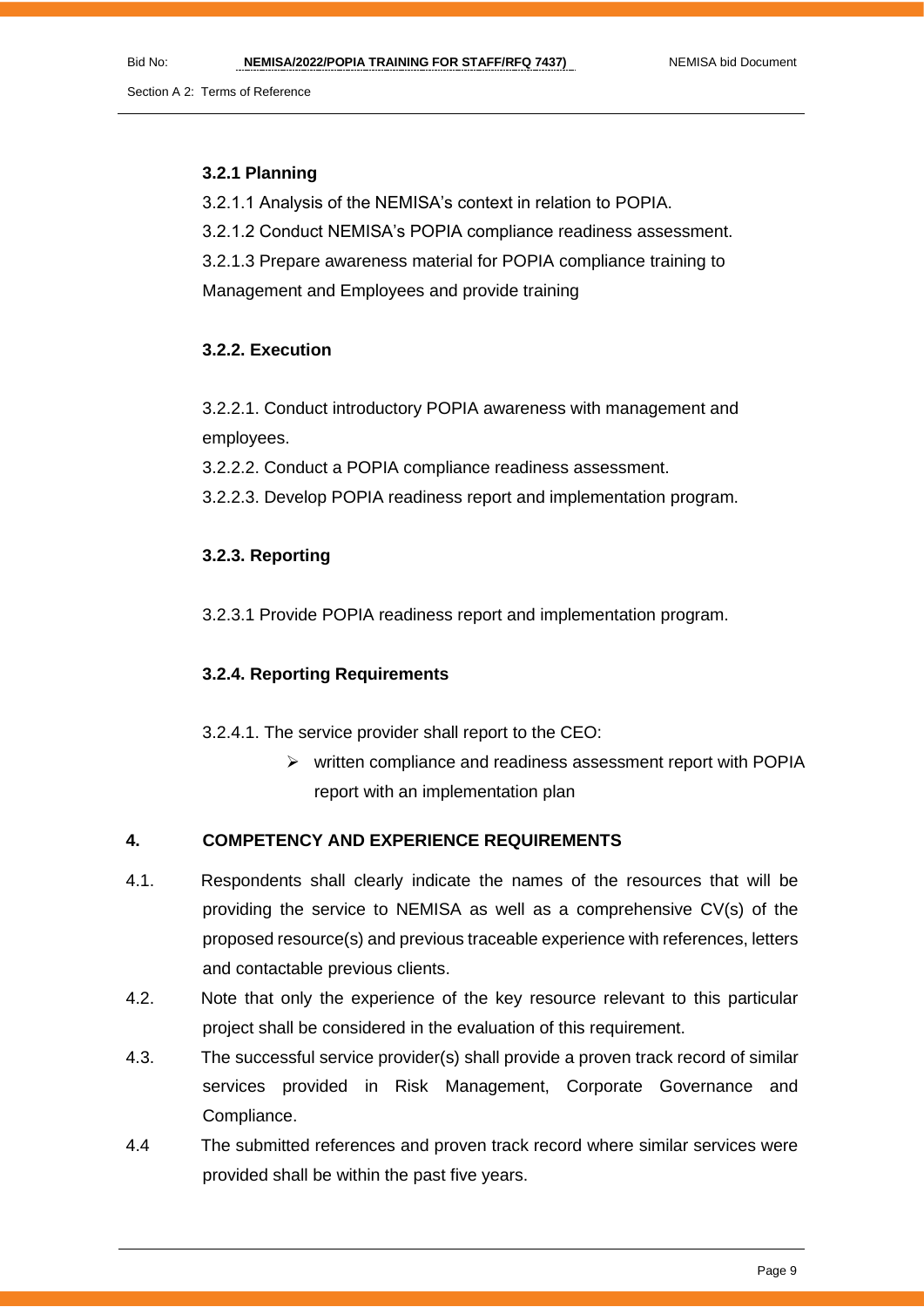4.5 Respondents shall provide reference letters with the names and contact details of at least four (4) clients from the public sector for whom a similar service was provided during the past five years. **(NB: Purchase orders will not be considered).**

# **5. MANDATORY REQUIREMENTS**

The Team Leader must have a bachelor's degree relevant to Risk Management including membership and certification with relevant professional bodies as follows but not limited to this: Compliance Institute, IRMSA, etc.

### **6. QUOTE**

6.1 The service provider shall provide a detailed quote with price breakdowns that include but not limited to; activities and deliverables mentioned in section 3 of the ToR.

### **7. DELIVERABLES**

7.1 The service provider is expected to deliver as per the deliverables indicated under section 3 of this Terms of Reference (ToR)

# **8. TIME FRAMES**

The successful service provider is expected to deliver on all the key deliverables within a period of three (3) weeks to a maximum of four (4) weeks following the appointment.

# **9. CONTRACTING**

9.1. NEMISA reserves the right to appoint one or more service providers (s) to perform all or some of the required functions as, it deems necessary.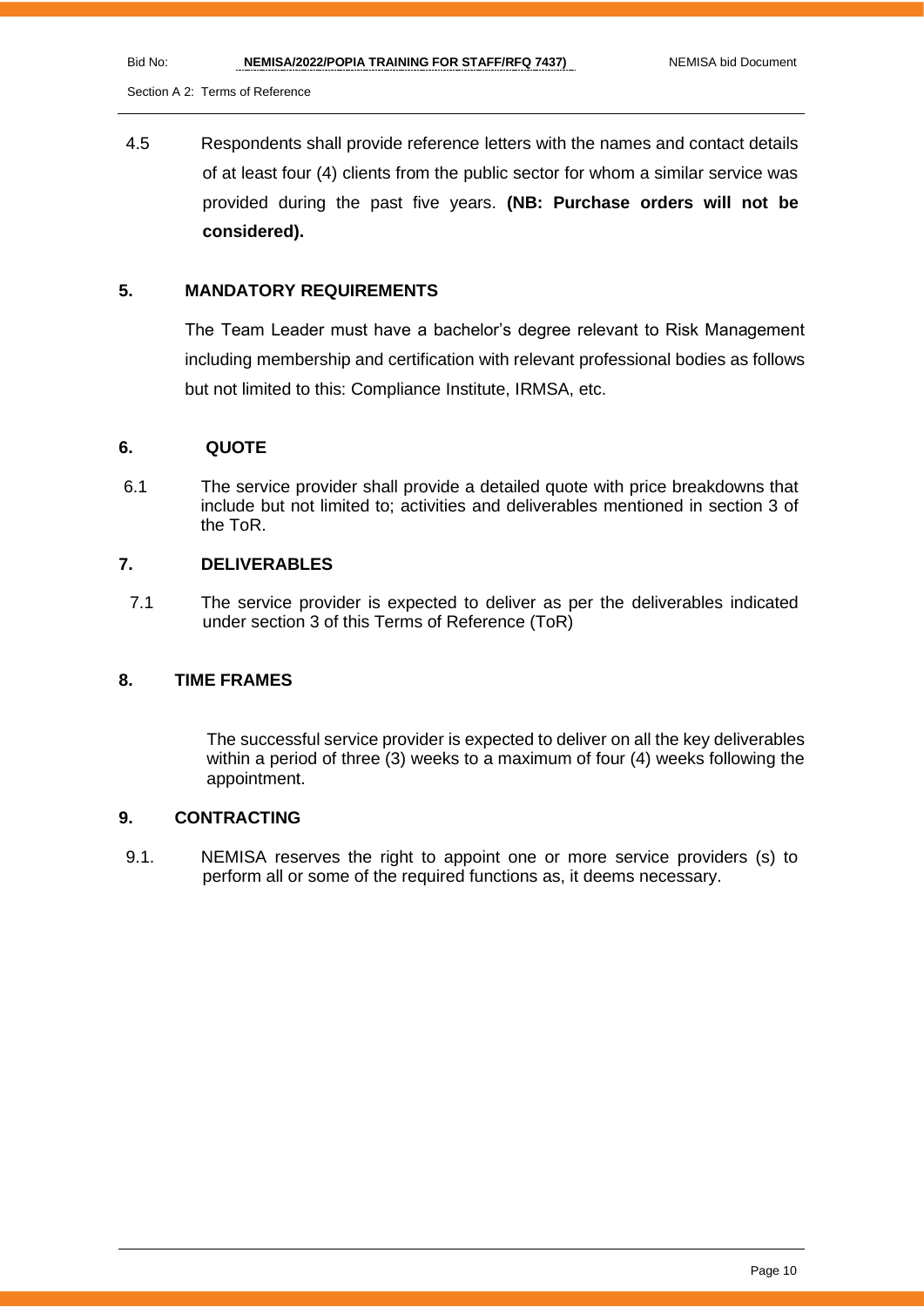Section A 3: Evaluation Process/ Criteria

**ALL BIDDERS MUST TAKE NOTE OF THE EVALUATION PROCESS THAT WILL BE FOLLOWED**

# **1 EVALUATION PROCESS**

# **1.1 COMPLIANCE WITH MINIMUM REQUIREMENTS**

1.1.1 All bids duly lodged as specified in the Request for Bid will be examined to determine compliance with bid requirements and conditions. Bids with obvious deviations from the requirements/conditions will be eliminated from further consideration.

> Failure to comply with or submit any one of the following items, will render a bid nonresponsive and will not be evaluated further.

| <b>Reference</b> | <b>Description</b>                                       | <b>Compliant?</b> |           |
|------------------|----------------------------------------------------------|-------------------|-----------|
|                  |                                                          | <b>YES</b>        | <b>NO</b> |
| Part 1           | Signed Special Conditions of Bid and Contract            |                   |           |
| Part 2           | <b>Tax Compliance Requirements</b>                       |                   |           |
| Part 3           | Completed and signed Declaration of Interest             |                   |           |
| Part 4           | Completed and signed Declaration of Bidder's past        |                   |           |
|                  | Supply Chain Management practices                        |                   |           |
| Part 5           | Completed and signed Certificate of Independent Bid      |                   |           |
|                  | Determination                                            |                   |           |
| Part 7           | Completed and signed Invitation to Bid                   |                   |           |
| Part 8           | Completed Pricing Schedule in the prescribed format      |                   |           |
| Part 12          | Proof of registration on the CSD                         |                   |           |
| Part ??          | Registration certificates (e.g. for professional bodies) |                   |           |

# **1.2 DETERMINATION OF SCORE FOR FUNCTIONALITY**

1.2.1 The evaluation criteria and weights for functionality as indicated in the table in below, will apply.

| <b>FUNCTIONAL CRITERIA</b>                                                                                                                                                                                                                                                                                                                                                                                                                                                                                | <b>GUIDE ON THE ALLOCATION OF</b><br><b>POINTS MAXIMUM POINTS TO BE</b><br><b>AWARDED</b>                                                                                                                                                                                                                                                                                                                                         | <b>MAXIMUM</b><br><b>POINTS TO BE</b><br><b>AWARDED</b> |
|-----------------------------------------------------------------------------------------------------------------------------------------------------------------------------------------------------------------------------------------------------------------------------------------------------------------------------------------------------------------------------------------------------------------------------------------------------------------------------------------------------------|-----------------------------------------------------------------------------------------------------------------------------------------------------------------------------------------------------------------------------------------------------------------------------------------------------------------------------------------------------------------------------------------------------------------------------------|---------------------------------------------------------|
| <b>Qualifications:</b><br>The bidder must provide proof of<br>registration/accreditation with professional bodies i.e<br>SETA.<br>Qualifications and professional competencies in the<br>Governance, Risk & Compliance space.<br>Bidders must attach relevant copies of highest<br>qualifications/ certificate. Professional bodies<br>certification of the main Team Leader/Project Lead<br>must be provided. Foreign qualifications are required<br>to be accompanied by a SAQA evaluation certificate. | Proof of postgraduate qualification in the<br>related fields of Risk Management,<br>Compliance, Governance or Law coupled<br>with relevant professional certifications<br>such as:<br>$CRM = (10)$ points<br>$\bullet$<br><b>Certified Personal Information</b><br>Officer certification (10)<br>Relevant qualification(s). that<br>$\bullet$<br>includes Risk Management,<br>Governance, Compliance, and<br>Law. $=$ (10) points | 30                                                      |
| Reference letters from public /SOE institutions as<br>evidence of related services previously conducted<br>NB: The Reference Letter(s) must not be older<br>$\circ$<br>than 5 years must be on the letterhead of the<br>previously serviced client and should reflect at<br>least the name of the client, the title of the related                                                                                                                                                                        | 4 or more reference letters attached = $15$<br>points<br>3 reference letters attached = $10$ points<br>1 reference letter attached $= 0$ points                                                                                                                                                                                                                                                                                   | 15                                                      |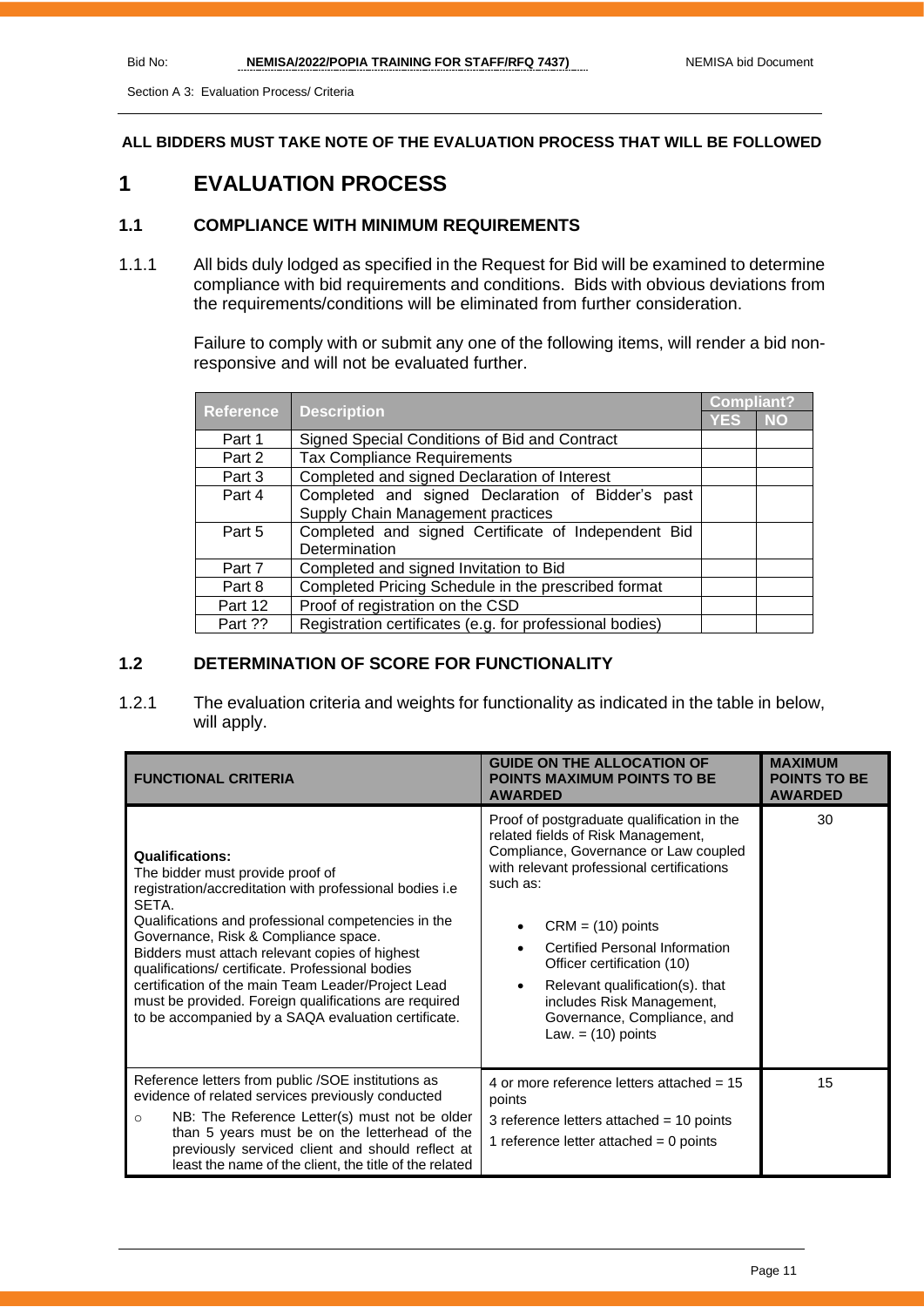Section A 3: Evaluation Process/ Criteria

| <b>FUNCTIONAL CRITERIA</b>                                                                                                                                                                                                                                                                                                                                                                                                               | <b>GUIDE ON THE ALLOCATION OF</b><br><b>POINTS MAXIMUM POINTS TO BE</b><br><b>AWARDED</b>                                                                                                                                                                                                                                                                                                                                                                                                                                                                                                                                                                                                                                                                                        | <b>MAXIMUM</b><br><b>POINTS TO BE</b><br><b>AWARDED</b> |
|------------------------------------------------------------------------------------------------------------------------------------------------------------------------------------------------------------------------------------------------------------------------------------------------------------------------------------------------------------------------------------------------------------------------------------------|----------------------------------------------------------------------------------------------------------------------------------------------------------------------------------------------------------------------------------------------------------------------------------------------------------------------------------------------------------------------------------------------------------------------------------------------------------------------------------------------------------------------------------------------------------------------------------------------------------------------------------------------------------------------------------------------------------------------------------------------------------------------------------|---------------------------------------------------------|
| conducted,<br>work<br>year<br>conducted,<br>and<br>contactable reference.                                                                                                                                                                                                                                                                                                                                                                |                                                                                                                                                                                                                                                                                                                                                                                                                                                                                                                                                                                                                                                                                                                                                                                  |                                                         |
| <b>Experience, Capability and Capacity</b><br>Team Leader/Project Leader/Facilitator Individual CV<br>will be used to allocate points. Must provide a detailed<br>CV detailing the required individual experience on the<br>required services (POPIA training) within the public<br>sector organization with relevant certification (with<br>professional bodies). (i.e. Certified Personal<br>Information Officer certification)        | Experience in POPIA<br>training/implementation, Governance,<br>Governance, Risk & Compliance by Lead<br>Consultant/Project Leader/Facilitator:<br>0-2 years (points 2)<br>3-5 years (points 5)<br>6-7 years (points 10)<br>8-9 years (points 15)<br>$10 + \text{years}$ (points 20)                                                                                                                                                                                                                                                                                                                                                                                                                                                                                              | 20                                                      |
| Project plan and methodology:<br>The Bidder must provide a detailed outline of the<br>methodology and project implementation plan which<br>details how the service will be carried out as outlined in<br>the scope. The project plan must have deliverables and<br>timeframes that are suited and tailored to the project<br>need. The project should be delivered within a period of<br>three (3) weeks to a maximum of four (4) weeks. | The methodology to demonstrates the<br>following:<br>• project plan with clear project timelines<br>and deliveries and processes to be<br>followed and sequence of events aligned<br>$=$ max 5 points<br>- demonstrates adequate understanding<br>and knowledge of POPIA, Governance,<br>Risk & Compliance requirements = max 5<br>points<br>. Provide a detailed course outline that<br>addresses all the requirements of POPIA<br>compliance = $max 15$ points<br>- demonstrates adequate understanding<br>and knowledge of POPIA compliance<br>assessment methodologies and practices<br>$=$ max 5 points<br>- demonstrates adequate understanding<br>and knowledge of development of POPIA<br>compliance readiness program = $max 5$<br>points<br>No submission $= 0$ points | 35                                                      |
|                                                                                                                                                                                                                                                                                                                                                                                                                                          | <b>Maximum total for functionality</b>                                                                                                                                                                                                                                                                                                                                                                                                                                                                                                                                                                                                                                                                                                                                           | 100                                                     |

# 1.2.2 The score for functionality shall be calculated as follows:

 Each panel member shall award values for each individual criterion on a score sheet. The value scored for each criterion shall be multiplied with the specified weighting for the relevant criterion to obtain the marks scored for the various criteria. These marks should be added to obtain the total score for functionality.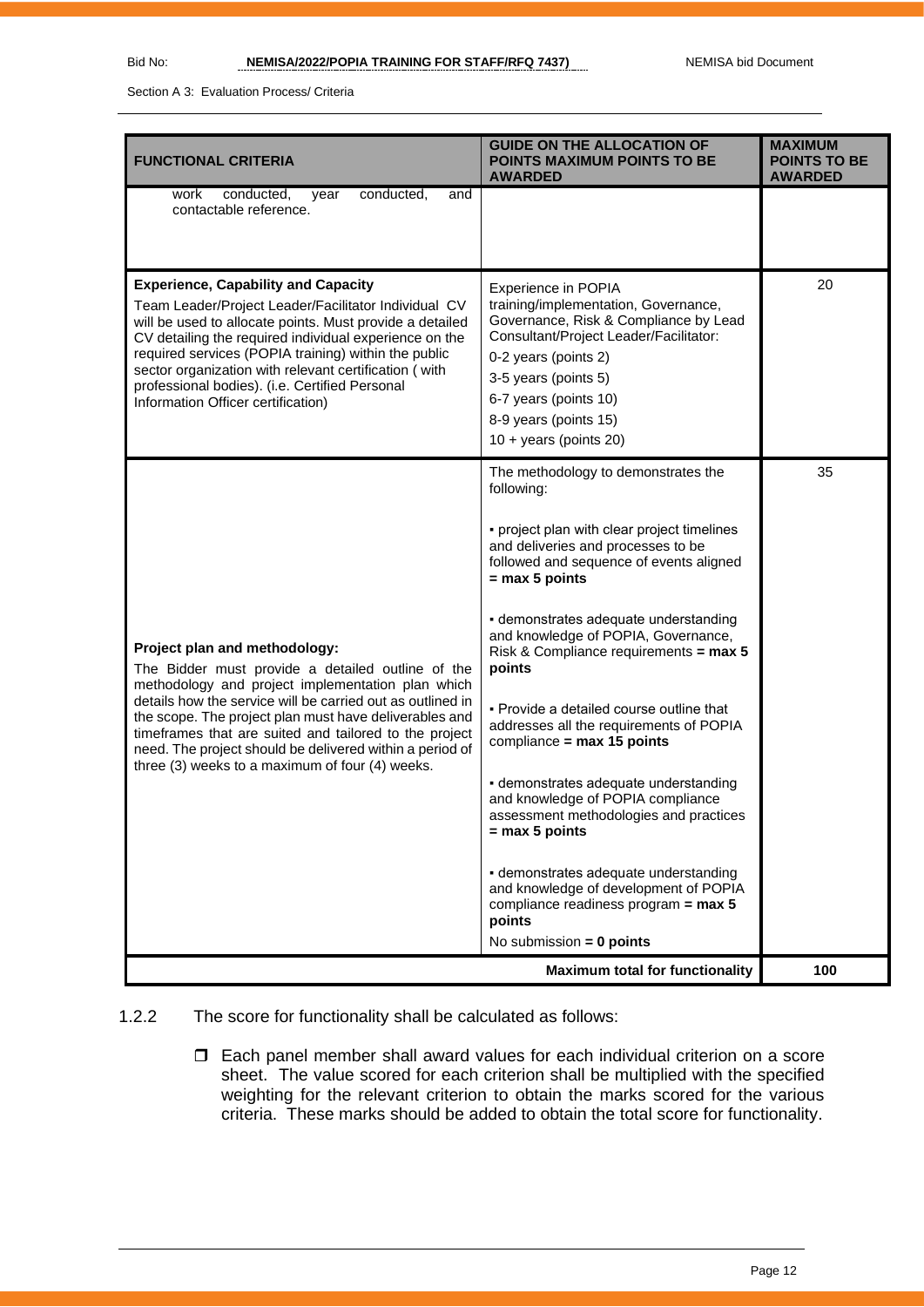Section A 3: Evaluation Process/ Criteria

 $\Box$  The score of each panel member shall be added together and divided by the number of panel members to establish the average score obtained by each individual bidder for functionality.

# **1.3 DETERMINATION OF SCORE FOR PRESENTATIONS**

1.3.1 NEMISA will not call for presentations.

### **1.4 ELIMINATION OF PROPOSALS ON GROUNDS OF FUNCTIONALITY**

1.4.1 Bids that score less than **75%** of the marks available for functionality will be eliminated from further consideration. Marks will therefore not be awarded for their cost proposals or for preference.

# **1.5 PRICE AND B-BBEE STATUS LEVEL POINTS**

- 1.5.1 All remaining bids will be evaluated as follows:
- 1.5.2 The 80/20 preference point system will be applied. Points for price and B-BBEE status level certificate will be awarded in accordance with the stipulations in the Preference Point Claim Form in terms of the Preferential Procurement Regulations, 2017.
- 1.5.3 If appropriate, implied contract price adjustments will be made to the cost proposals of all remaining bids.
- 1.5.4 The point scored for the B-BBEE status level certificate for each acceptable bid will now be added to the price point.
- 1.5.5 The Evaluation Committee may recommend that the contract be awarded to the bidder obtaining the highest aggregate mark as determined by 1.5.4 or to a lower scoring bid on justifiable grounds.

# **1.6 ADJUDICATION OF BID**

1.6.1 The relevant award structure will consider the recommendations and make the final award. The successful bidder will usually be the service provider scoring the highest number of points or it may be a lower scoring bid on justifiable grounds or no award at all.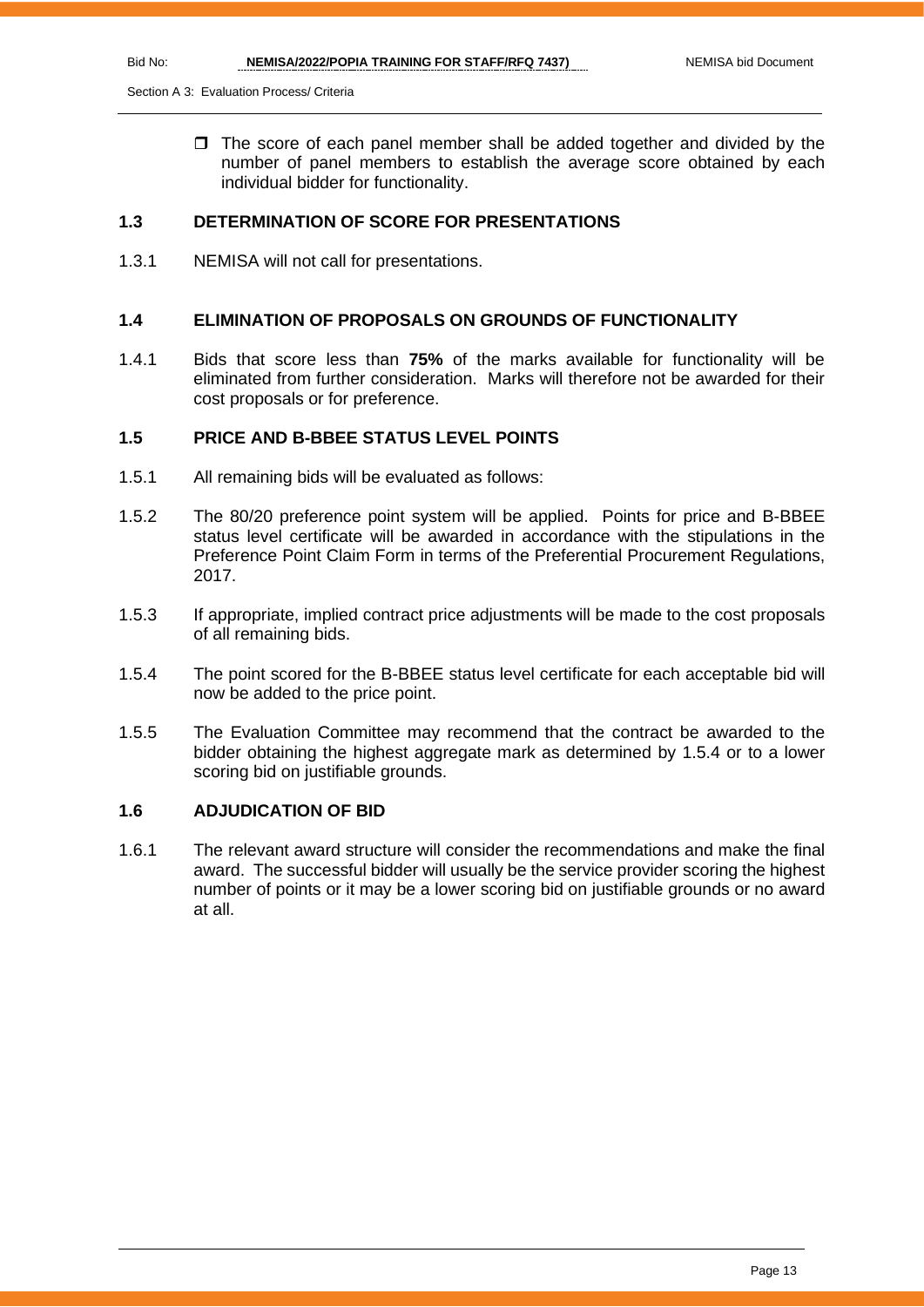Section A 4: Contract Form

# **CONTRACT FORM: RENDERING OF SERVICES**

THIS FORM MUST BE FILLED IN DUPLICATE BY BOTH THE SERVICE PROVIDER (PART 1) AND THE PURCHASER (PART 2). BOTH FORMS MUST BE SIGNED IN THE ORIGINAL SO THAT THE SERVICE PROVIDER AND THE PURCHASER WOULD BE IN POSSESSION OF ORIGINALLY SIGNED CONTRACTS FOR THEIR RESPECTIVE RECORDS.

# **PART 1 (TO BE FILLED IN BY THE SERVICE PROVIDER)**

- 1. I/we hereby undertake to render services described in the attached bidding documents to NEMISA in accordance with the requirements and task directives/proposals specifications stipulated in Bid Number NEMISA/2022/POPIA TRAINING FOR STAFF/RFQ 7437) at the price/s quoted. My/our offer/s remain binding upon me/us and open for acceptance by the Purchaser during the validity period indicated and calculated from the closing date of the bid.
- 2. The following documents shall be deemed to form and be read and construed as part of this agreement:
- 2.1 Bidding documents, viz
	- $\Box$  Invitation to bid
	- $\Box$  Tax clearance certificate
	- $\Box$  Pricing schedule(s)
	- Filled in terms of reference/task directive/proposal
	- Preference claims for Broad Based Black Economic Empowerment Status Level of Contribution in terms of the Preferential Procurement Regulations 2017;
	- D Declaration of interest
	- D Declaration of bidder's past SCM practices
	- **Special Conditions of Contract**
- 2.2 General Conditions of Contract
- 2.3 Other (specify)
- 3. I/we confirm that I/we have satisfied myself as to the correctness and validity of my/our bid; that the price(s) and rate(s) quoted cover all the services specified in the bidding documents; that the price(s) and rate(s) cover all my obligations and I accept that any mistakes regarding price(s) and rate(s) and calculations will be at my own risk.
- 4. I/we accept full responsibility for the proper execution and fulfilment of all obligations and conditions devolving on me/us under this agreement as the principal liable for the due fulfilment of this contract.
- 5. I/we declare that I/we have no participation in any collusive practices with any bidder or any other person regarding this or any other bid.
- 6. I confirm that I am duly authorised to sign this contract.

| NAME (PRINT)        |             | <b>WITNESSES</b> |
|---------------------|-------------|------------------|
| <b>CAPACITY</b>     |             |                  |
| <b>SIGNATURE</b>    |             | 2                |
| <b>NAME OF FIRM</b> |             | DATE:            |
| <b>DATE</b>         | ----------- |                  |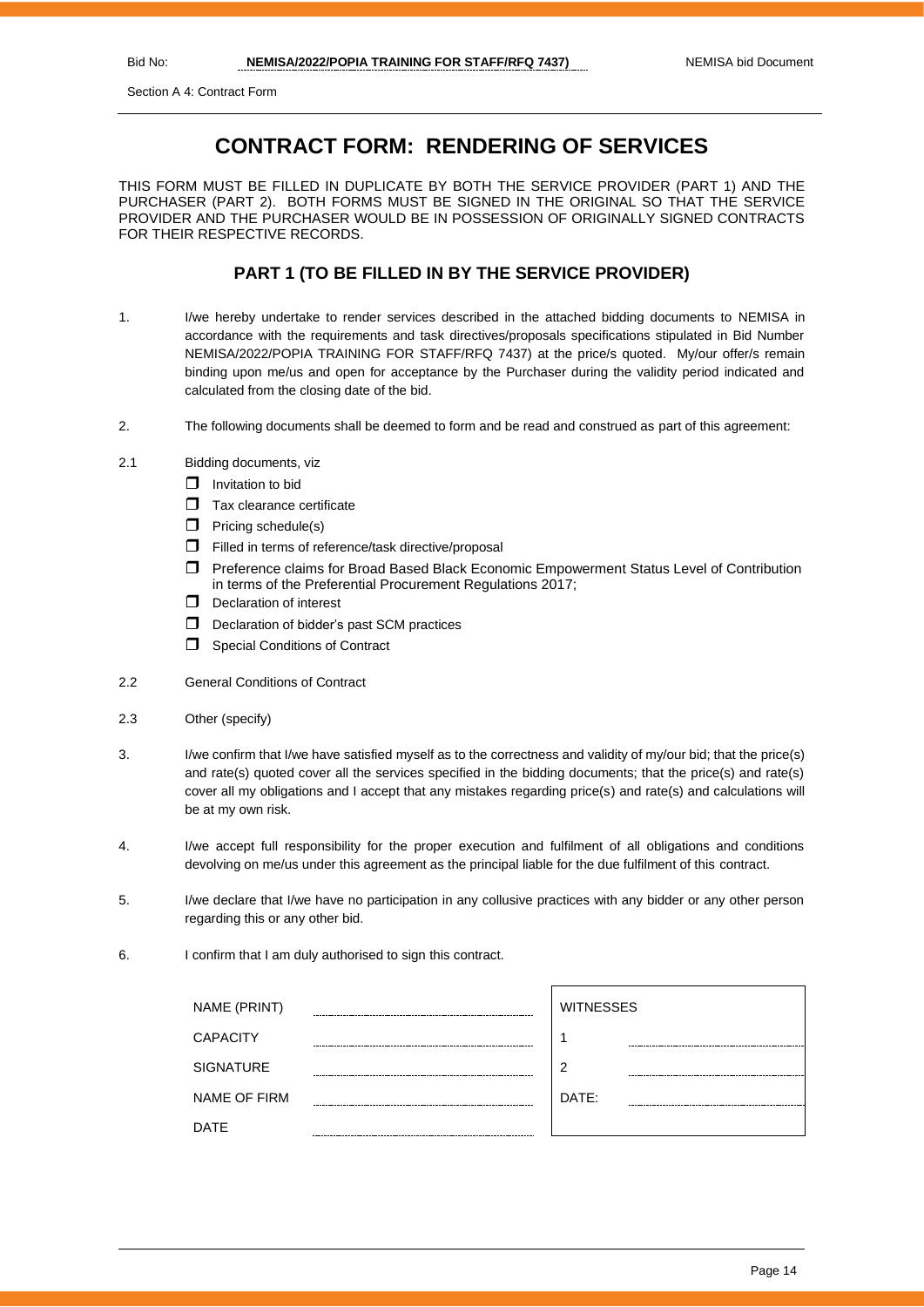Section A 4: Contract Form

# **CONTRACT FORM: RENDERING OF SERVICES**

# **PART 2 (TO BE FILLED IN BY THE PURCHASER)**

- 1. I …………………………………………………….……………… in my capacity as …………………………………………….. accept your bid under reference number ……………………………………………. dated ……………………………………. for the rendering of services indicated hereunder and/or further specified in the annexures.
- 1. An official order indicating service delivery instructions is forthcoming.
- 2. I undertake to make payment for the services rendered in accordance with the terms and conditions of the contract within 30 (thirty) days after receipt of an invoice.

| <b>DESCRIPTION OF SERVICE</b> | PRICE (VAT INCL) | <b>COMPLETION</b><br><b>DATE</b> | <b>B-BBEE STATUS</b><br><b>LEVEL OF</b><br><b>CONTRIBUTION</b> |
|-------------------------------|------------------|----------------------------------|----------------------------------------------------------------|
|                               |                  |                                  |                                                                |
|                               |                  |                                  |                                                                |

3. I confirm that I am duly authorised to sign this contract.

| SIGNED AT<br>ON       |  |                  |  |
|-----------------------|--|------------------|--|
|                       |  |                  |  |
| NAME (PRINT)          |  |                  |  |
| <b>SIGNATURE</b>      |  |                  |  |
| <b>OFFICIAL STAMP</b> |  | <b>WITNESSES</b> |  |
|                       |  |                  |  |
|                       |  | $\overline{2}$   |  |
|                       |  | DATE:            |  |
|                       |  |                  |  |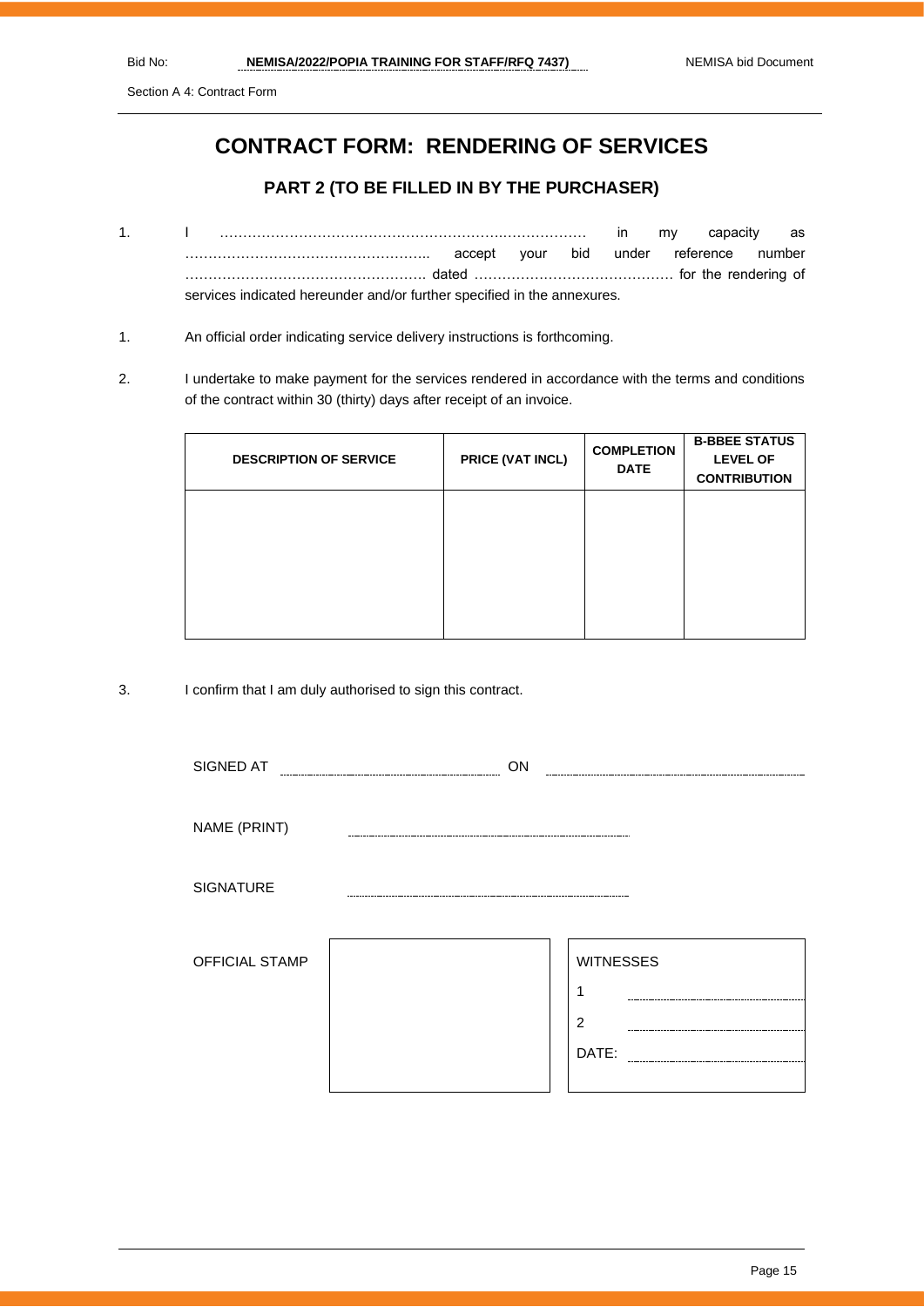Section B

# **SECTION B**

# **This section must be completed and returned or supplied with bids as prescribed.**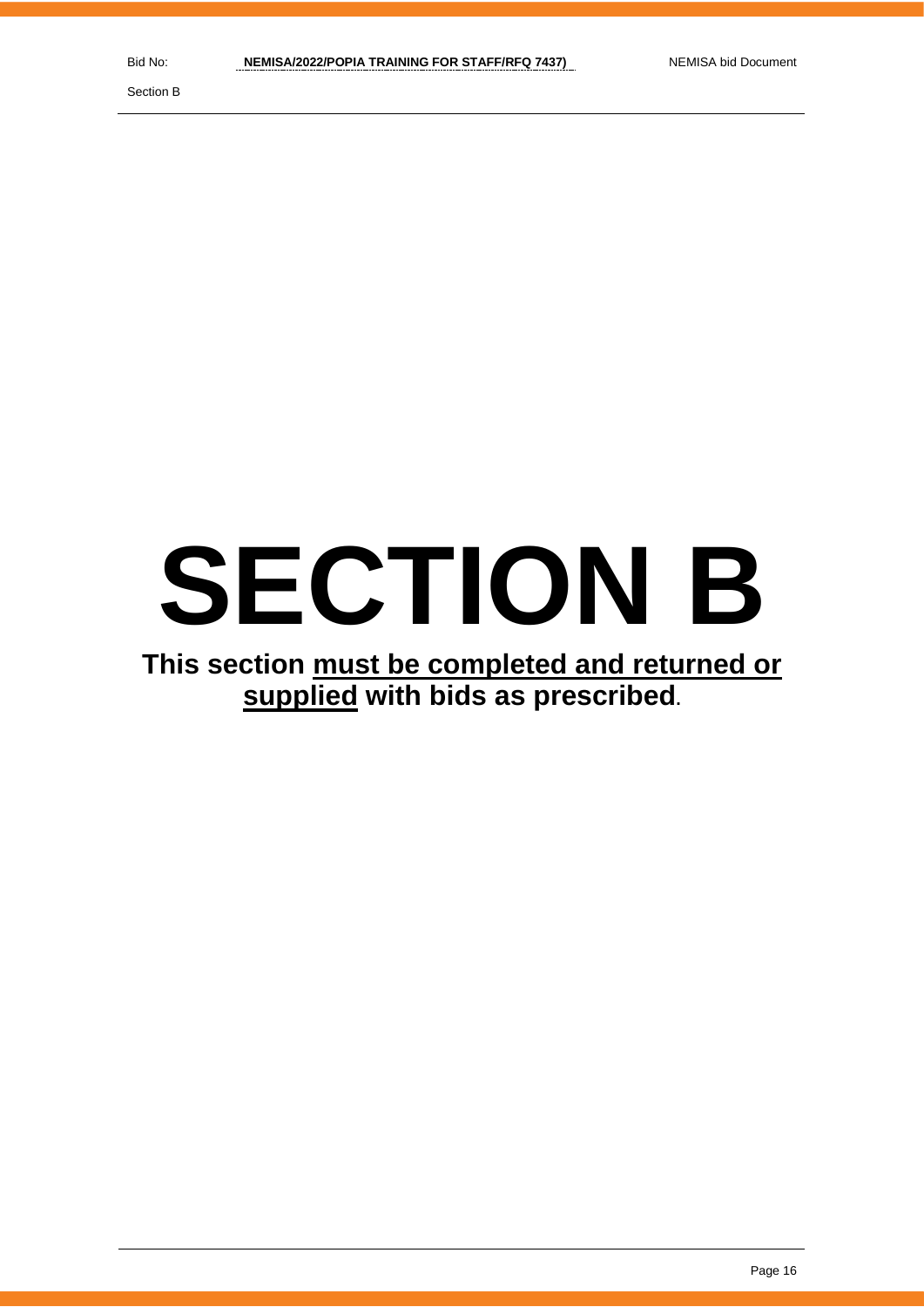Section B 1: Special Conditions of Bid and Contract

# **SPECIAL CONDITIONS OF BID AND CONTRACT Return as Part 1**

|              | <b>SPECIAL CONDITIONS</b>                                                                                                                                                                                                                                           |
|--------------|---------------------------------------------------------------------------------------------------------------------------------------------------------------------------------------------------------------------------------------------------------------------|
|              |                                                                                                                                                                                                                                                                     |
| 1            | <b>GENERAL</b>                                                                                                                                                                                                                                                      |
| 1.1          | The Bidder must clearly state if a deviation from these special conditions are offered and<br>the reason therefor. If an explanatory note is provided, the paragraph reference must be<br>indicated in a supporting appendix to the application submission.         |
| 1.2          | Should Bidders fail to indicate agreement/compliance or otherwise, the NEMISA will<br>assume that the Bidder is in compliance or agreement with the statement(s) as specified<br>in this bid.                                                                       |
| 1.3          | Bids not completed in this manner may be considered incomplete and rejected.                                                                                                                                                                                        |
| 1.4          | NEMISA shall not be liable for any expense incurred by the Bidder in the preparation and<br>submission of a bid.                                                                                                                                                    |
| $\mathbf{2}$ | <b>CANCELLATION OF PROCUREMENT PROCESS</b>                                                                                                                                                                                                                          |
|              |                                                                                                                                                                                                                                                                     |
| 2.1          | This procurement process can be postponed or cancelled at any stage at the sole<br>discretion of NEMISA provided that such cancellation or postponement takes place prior<br>to entering into a contract with a specific service provider to which the bid relates. |
|              |                                                                                                                                                                                                                                                                     |
| 3            | BID SUBMISSION CONDITIONS, INSTRUCTION AND EVALUATION<br><b>PROCESS/CRITERIA</b>                                                                                                                                                                                    |
| 3.1          | The Bid submission conditions and instructions as well as the evaluation process/criteria<br>have been noted.                                                                                                                                                       |
| 4            | <b>NEGOTIATION AND CONTRACTING</b>                                                                                                                                                                                                                                  |
|              |                                                                                                                                                                                                                                                                     |
| 4.1          | NEMISA have the right to enter into negotiation with one or more Bidders regarding any<br>terms and conditions, including price(s), of a proposed contract.                                                                                                         |
| 4.2          | Under no circumstances will negotiation with any Bidders, including preferred Bidders,<br>constitute an award <sup>1</sup> or promise/ undertaking to award the contract.                                                                                           |
| 4.3          | NEMISA shall not be obliged to accept the lowest or any bid, offer or proposal.                                                                                                                                                                                     |
| 4.4          | A contract will only be deemed to be concluded when reduced to writing in a formal contract<br>and Service Level Agreement (if applicable) signed by the designated responsible person<br>of both parties. The designated responsible person of NEMISA is the CEO.  |
| 4.5          | NEMISA also reserves the right to enter into one contract with a Bidder for all required                                                                                                                                                                            |

<sup>&</sup>lt;sup>1</sup> See GLOSSARY.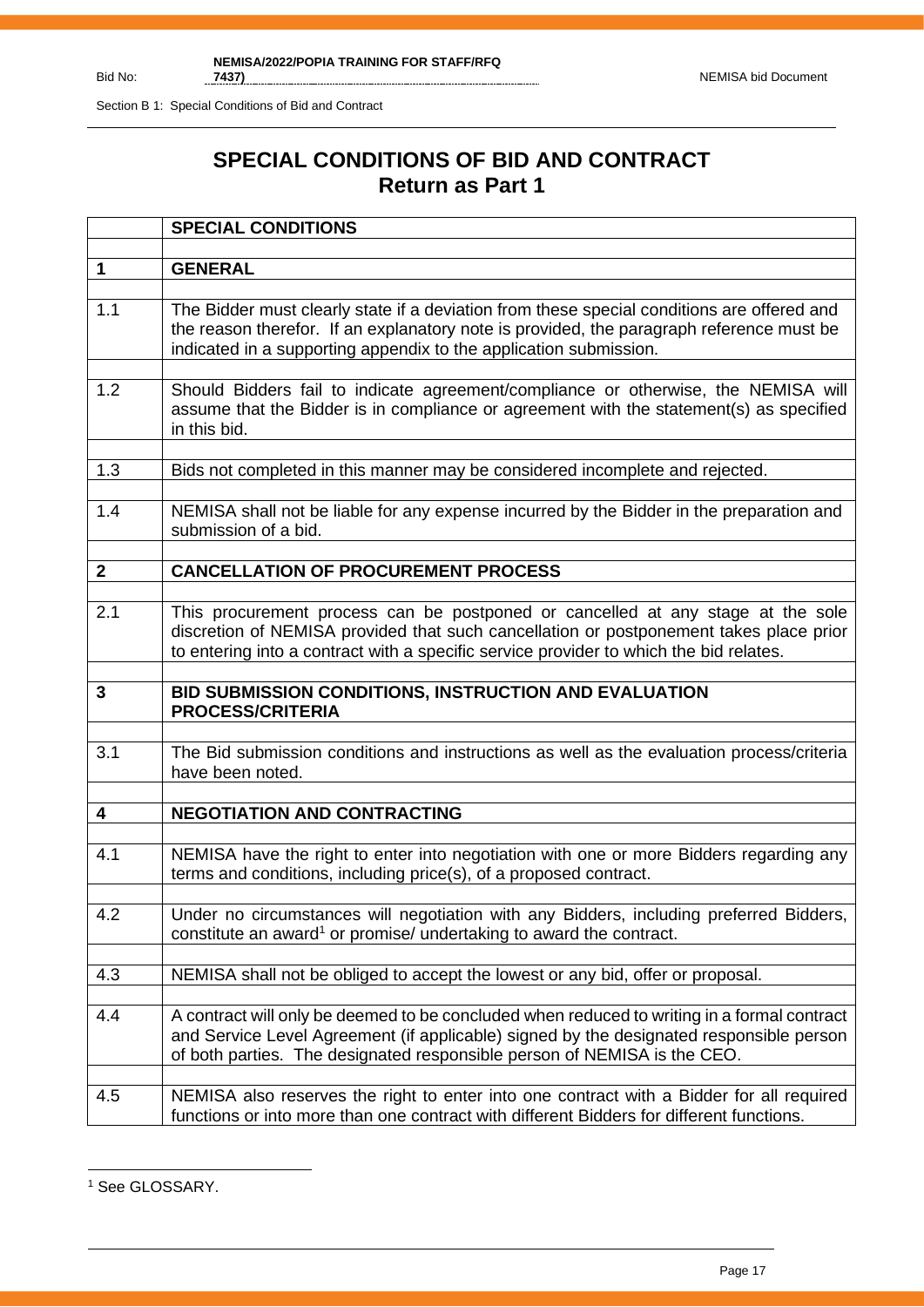| $5\phantom{1}$   | <b>ACCESS TO INFORMATION</b>                                                                                                                                                                                                                                        |
|------------------|---------------------------------------------------------------------------------------------------------------------------------------------------------------------------------------------------------------------------------------------------------------------|
|                  |                                                                                                                                                                                                                                                                     |
| 5.1              | All bidders will be informed of the status of their bid once the procurement process has<br>been completed.                                                                                                                                                         |
|                  |                                                                                                                                                                                                                                                                     |
| 5.2              | Requests for information regarding the bid process will be dealt with in line with the<br>NEMISA SCM Policy and relevant legislation.                                                                                                                               |
| 6                | <b>REASONS FOR REJECTION</b>                                                                                                                                                                                                                                        |
|                  |                                                                                                                                                                                                                                                                     |
| 6.1              | NEMISA shall reject a proposal for the award of a contract if the recommended Bidder has<br>committed a proven corrupt or fraudulent act in competing for the particular contract.                                                                                  |
|                  |                                                                                                                                                                                                                                                                     |
| 6.2              | The NEMISA may disregard the bid of any bidder if that bidder, or any of its directors:<br>□ Have abused the SCM system of the NEMISA.                                                                                                                              |
|                  | $\Box$ Have committed proven fraud or any other improper conduct in relation to such                                                                                                                                                                                |
|                  | system.                                                                                                                                                                                                                                                             |
|                  | $\Box$ Have failed to perform on any previous contract and the proof exists.                                                                                                                                                                                        |
|                  | Such actions shall be communicated to the National Treasury.                                                                                                                                                                                                        |
|                  |                                                                                                                                                                                                                                                                     |
| $\overline{7}$   | <b>GENERAL CONDITIONS OF CONTRACT</b>                                                                                                                                                                                                                               |
| 7.1              | The General Conditions of Contract must be accepted.                                                                                                                                                                                                                |
|                  |                                                                                                                                                                                                                                                                     |
| 8                | <b>ADDITIONAL INFORMATION REQUIREMENTS</b>                                                                                                                                                                                                                          |
|                  |                                                                                                                                                                                                                                                                     |
| 8.1              | During evaluation of the bids, additional information may be requested in writing from<br>Bidders. Replies to such request must be submitted, within 5 (five) working days or as<br>otherwise indicated. Failure to comply, may lead to your bid being disregarded. |
| 8.2              | No additional information will be accepted from any individual Bidder without such                                                                                                                                                                                  |
|                  | information having been requested                                                                                                                                                                                                                                   |
| $\boldsymbol{9}$ | <b>CONFIDENTIALITY</b>                                                                                                                                                                                                                                              |
|                  |                                                                                                                                                                                                                                                                     |
| 9.1              | The bid and all information in connection therewith shall be held in strict confidence by<br>Bidders and usage of such information shall be limited to the preparation of the bid. Bidders<br>shall undertake to limit the number of copies of this document.       |
|                  |                                                                                                                                                                                                                                                                     |
| 10               | <b>INTELLECTUAL PROPERTY, INVENTIONS AND COPYRIGHT</b>                                                                                                                                                                                                              |
| 10.1             | Copyright of all documentation relating to this contract belongs to the client. The successful<br>Bidder may not disclose any information, documentation or products to other clients without<br>the written approval of the accounting authority or the delegate.  |
| 10.2             | This paragraph shall survive termination of this contract.                                                                                                                                                                                                          |
|                  |                                                                                                                                                                                                                                                                     |
| 11               | <b>NON-COMPLIANCE WITH DELIVERY TERMS</b>                                                                                                                                                                                                                           |
| 11.1             | As soon as it becomes known to the contractor that he/she will not be able to deliver the<br>services within the delivery period and/or against the quoted price and/or as specified,                                                                               |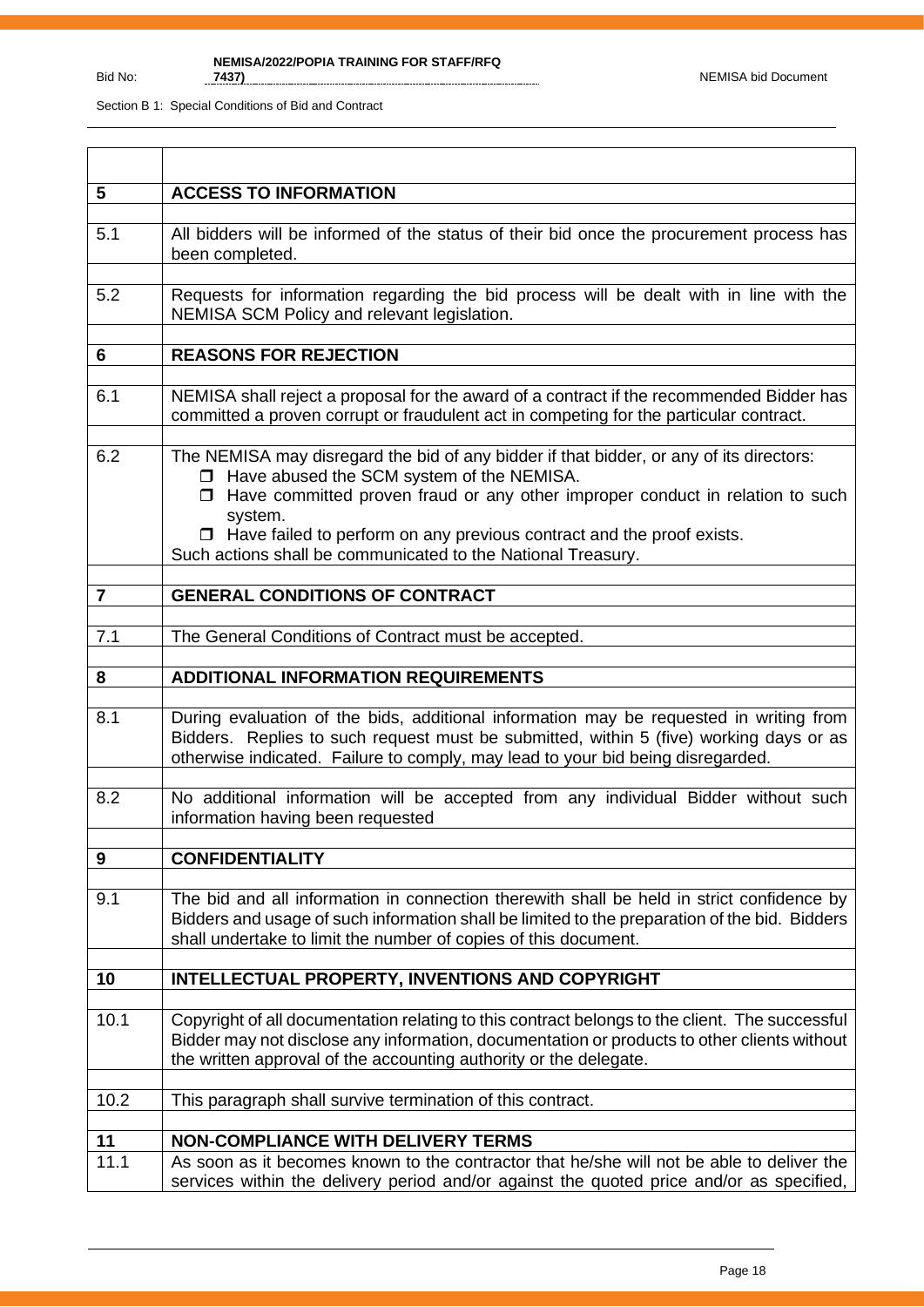|      | NEMISA must be given immediate written notice to this effect. NEMISA reserves the right<br>to implement remedies as provided for in the GCC.                                                                                                                                                                                                                                             |
|------|------------------------------------------------------------------------------------------------------------------------------------------------------------------------------------------------------------------------------------------------------------------------------------------------------------------------------------------------------------------------------------------|
| 12   | <b>WARRANTS</b>                                                                                                                                                                                                                                                                                                                                                                          |
| 12.1 | The Contractor warrants that it is able to conclude this Agreement to the satisfaction of<br>NEMISA.                                                                                                                                                                                                                                                                                     |
| 13   | PARTIES NOT AFFECTED BY WAIVER OR BREACHES                                                                                                                                                                                                                                                                                                                                               |
| 13.1 | The waiver (whether express or implied) by any Party of any breach of the terms or<br>conditions of this contract by the other Party shall not prejudice any remedy of the waiving<br>party in respect of any continuing or other breach of the terms and conditions hereof.                                                                                                             |
| 13.2 | No favour, delay, relaxation or indulgence on the part of any Party in exercising any power<br>or right conferred on such Party in terms of this contract shall operate as a waiver of such<br>power or right nor shall any single or partial exercise of any such power or right under this<br>agreement.                                                                               |
| 14   | <b>RETENTION</b>                                                                                                                                                                                                                                                                                                                                                                         |
| 14.1 | On termination of this agreement, the contractor shall, on demand hand over all<br>documentation provided as part of the project and all deliverables, etc., without the right of<br>retention, to NEMISA.                                                                                                                                                                               |
| 14.2 | No agreement to amend or vary a contract or order or the conditions, stipulations or<br>provisions thereof shall be valid and of any force and effect unless such agreement to<br>amend or vary is entered into in writing and signed by the contracting parties. Any waiver<br>of the requirement that the agreement to amend or vary shall be in writing, shall also be in<br>writing. |
| 15   | <b>CENTRAL SUPPLIER DATABASE</b>                                                                                                                                                                                                                                                                                                                                                         |
|      |                                                                                                                                                                                                                                                                                                                                                                                          |
| 15.1 | It is a requirement that all suppliers/services providers to NEMISA shall be registered on<br>the National Treasury Central Supplier Database (CSD).                                                                                                                                                                                                                                     |
| 15.2 | Bidders are therefore required to register as a supplier on the CSD before submitting a bid.                                                                                                                                                                                                                                                                                             |
|      | The CSD website can be accessed on the following link:<br>http://ocpo.treasury.gov.za/Pages/default.aspx                                                                                                                                                                                                                                                                                 |
| 15.3 | Bidders are therefore required to submit proof of their registration on the CSD, or if not yet<br>registered, provide proof of their application to be registered, with their bid.                                                                                                                                                                                                       |
| 15.4 | No bid will be awarded and a contract concluded with a bidder who is not registered on the<br>CSD.                                                                                                                                                                                                                                                                                       |
| 16   | <b>FORMAT OF BIDS</b>                                                                                                                                                                                                                                                                                                                                                                    |
|      |                                                                                                                                                                                                                                                                                                                                                                                          |
| 16.1 | Bidders must complete all the necessary bid documents and undertakings required in this<br>bid document. Bidders are advised that their proposal should be concise, written in plain<br>English and simply presented.                                                                                                                                                                    |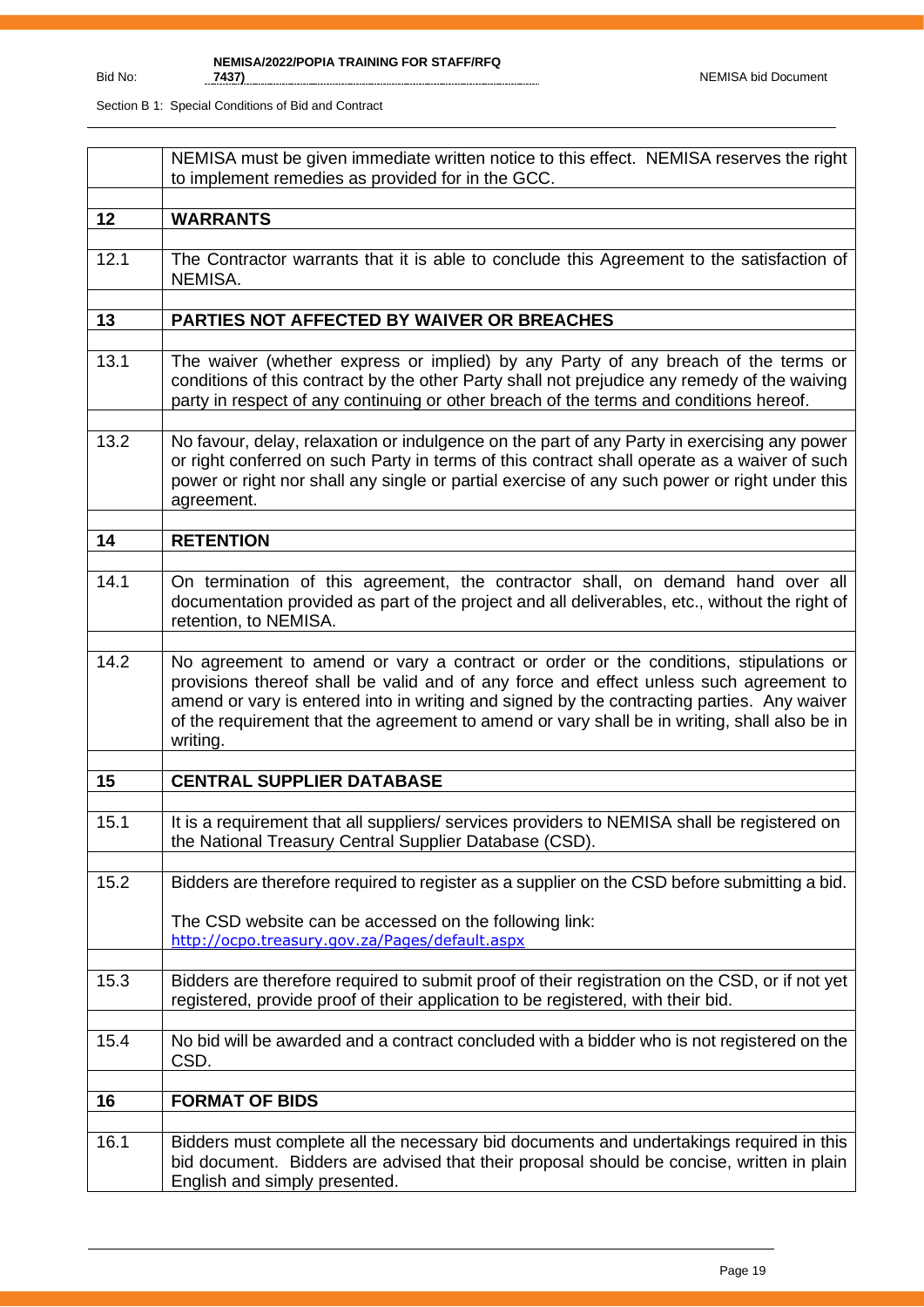| 16.2   | Bidders are to set out their proposal in the format prescribed hereunder. This means<br>that the proposal must be structured in the parts noted below. Information not submitted<br>in the relevant part, may not be considered for evaluation purposes. |
|--------|----------------------------------------------------------------------------------------------------------------------------------------------------------------------------------------------------------------------------------------------------------|
|        |                                                                                                                                                                                                                                                          |
| 16.3   | Part 1: Special Conditions of Bid and Contract                                                                                                                                                                                                           |
|        |                                                                                                                                                                                                                                                          |
| 16.3.1 | Bidders must initial each page and sign the last page and return the Special Conditions of<br>bid and Contract (Section B-1).                                                                                                                            |
|        | Bids submitted without a completed Special Conditions of Bid form will be deemed to be<br>non-responsive.                                                                                                                                                |
|        |                                                                                                                                                                                                                                                          |
| 16.4   | Part 2: SARS Tax Clearance Certificate(s)                                                                                                                                                                                                                |
|        |                                                                                                                                                                                                                                                          |
| 16.4.1 | Bidders must ensure compliance with their tax obligations.                                                                                                                                                                                               |
|        | Bidders are required to submit their unique personal identification number (PIN) issued by<br>SARS to enable the organ of state to view the taxpayer's profile and tax status.                                                                           |
|        | Application for tax compliance status (TCS) or PIN may also be made via e-filing. In order<br>to use this provision, taxpayers will need to register with SARS as e-filers through the<br>website www.sars.gov.za.                                       |
|        | Bidders may also submit a printed TCS together with the bid.                                                                                                                                                                                             |
|        | In bids where consortia/ joint ventures/ sub-contractors are involved, each party must<br>submit a separate proof of TCS/ PIN/ CSD number.                                                                                                               |
|        | Where no TCS is available, but the bidder is registered on the Central Supplier Database<br>(CSD), a CSD number must be provided.                                                                                                                        |
|        | Bids submitted without any one of the above particulars, will be deemed to be non-<br>responsive.                                                                                                                                                        |
|        |                                                                                                                                                                                                                                                          |
| 16.5   | Part 3: Declaration of Interest                                                                                                                                                                                                                          |
|        |                                                                                                                                                                                                                                                          |
| 16.5.1 | <b>Each party</b> to the bid must complete and return the "Declaration of Interest" (Section B-2).                                                                                                                                                       |
|        | Bids submitted without a complete and signed Declaration of Interest will be deemed to be<br>non-responsive.                                                                                                                                             |
|        |                                                                                                                                                                                                                                                          |
| 16.6   | Part 4: Declaration of Bidder's past Supply Chain Management practices                                                                                                                                                                                   |
|        |                                                                                                                                                                                                                                                          |
| 16.6.1 | Each party to the bid must complete and return the "Declaration of bidder's past Supply<br>Chain Management practices" (Section B-3).                                                                                                                    |
|        | Bids submitted without a completed and signed Declaration of bidder's past Supply Chain<br>Management practices will be deemed non-responsive.                                                                                                           |
|        |                                                                                                                                                                                                                                                          |
| 16.7   | Part 5: Certificate of Independent Bid Determination                                                                                                                                                                                                     |
|        |                                                                                                                                                                                                                                                          |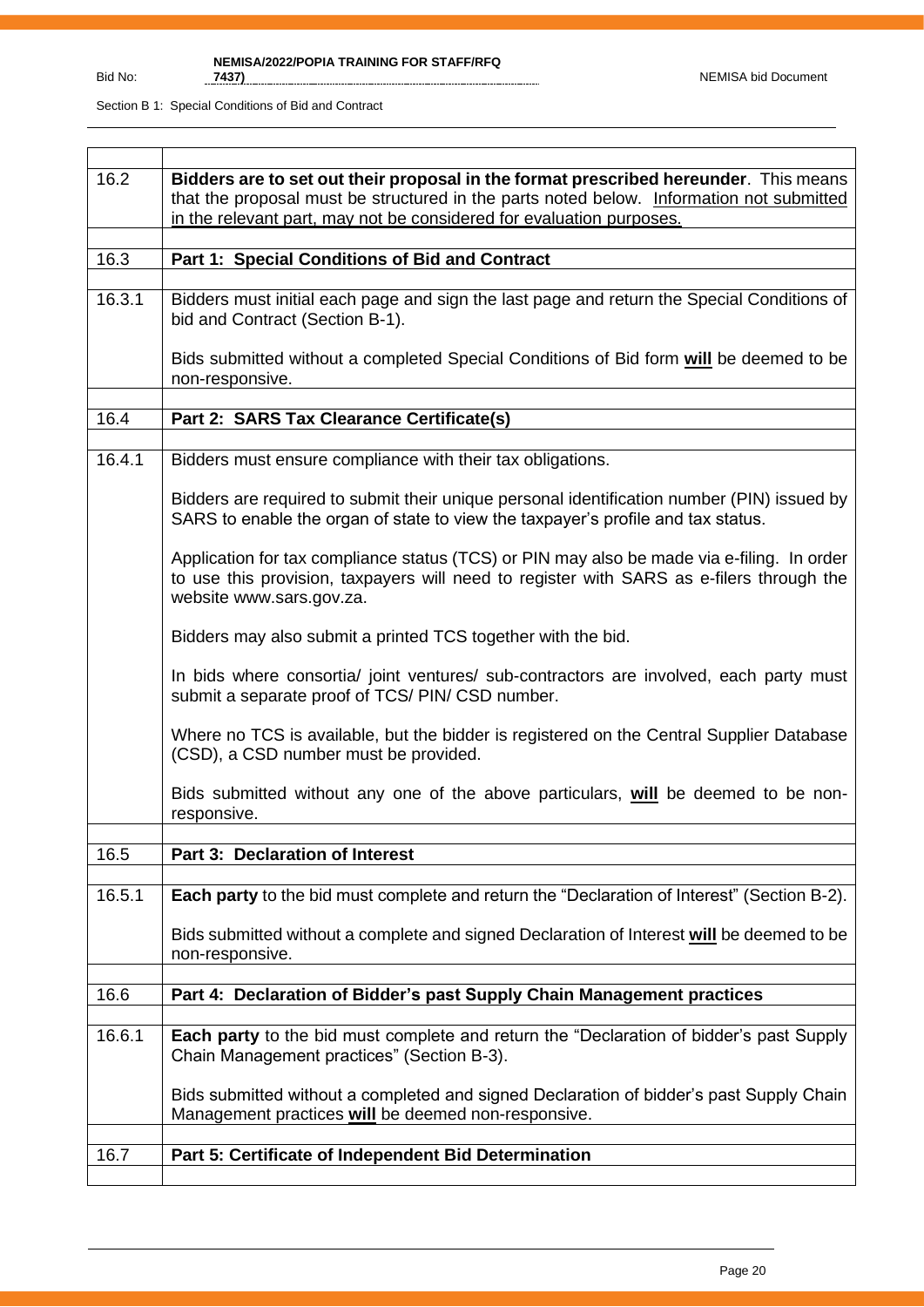| 16.7.1  | Each party to the bid must complete and sign the Certificate (Section B-4).                                                                                                                                                                                          |  |  |  |  |
|---------|----------------------------------------------------------------------------------------------------------------------------------------------------------------------------------------------------------------------------------------------------------------------|--|--|--|--|
|         | Bids submitted without a completed and signed Certificate of Independent Bid<br>Determination will be deemed non-responsive.                                                                                                                                         |  |  |  |  |
|         |                                                                                                                                                                                                                                                                      |  |  |  |  |
|         |                                                                                                                                                                                                                                                                      |  |  |  |  |
| 16.8    | Part 6: Preference Points Claim Form in terms of the Preferential Procurement<br><b>Regulations 2017</b>                                                                                                                                                             |  |  |  |  |
|         |                                                                                                                                                                                                                                                                      |  |  |  |  |
| 16.8.1  | Bidders must complete, sign and return the full "Preference Points Claim Form" (Section<br>B-5) document.                                                                                                                                                            |  |  |  |  |
|         | In addition, a valid BEE certificate must be submitted.                                                                                                                                                                                                              |  |  |  |  |
|         | Quotes submitted without a completed and signed Preference Points Claim Form and a<br>valid BEE certificate will be awarded zero points for preference.                                                                                                              |  |  |  |  |
|         |                                                                                                                                                                                                                                                                      |  |  |  |  |
| 16.9    | Part 7: Invitation to Bid                                                                                                                                                                                                                                            |  |  |  |  |
|         |                                                                                                                                                                                                                                                                      |  |  |  |  |
| 16.9.1  | Bidders must complete, sign and return the full "Invitation to Bid" (Section B-6) document.                                                                                                                                                                          |  |  |  |  |
|         | Bids submitted without a completed and signed Invitation to Bid will be deemed to be<br>non-responsive.                                                                                                                                                              |  |  |  |  |
|         |                                                                                                                                                                                                                                                                      |  |  |  |  |
| 16.10   | Part 8: Pricing Schedule                                                                                                                                                                                                                                             |  |  |  |  |
|         |                                                                                                                                                                                                                                                                      |  |  |  |  |
|         |                                                                                                                                                                                                                                                                      |  |  |  |  |
| 16.10.1 | Any budget amount that may be indicated in this document shall be deemed to be a guide<br>only and Bidders are expected to submit a costing that is fair and reasonable.                                                                                             |  |  |  |  |
|         |                                                                                                                                                                                                                                                                      |  |  |  |  |
| 16.10.2 | All costs related to this assignment are to be allowed for in the pricing schedule and in the<br>formats prescribed and must be returned as part of the submission (Section B-7).                                                                                    |  |  |  |  |
|         |                                                                                                                                                                                                                                                                      |  |  |  |  |
|         | Bids submitted without a price or with an incomplete price, will be deemed to be non-<br>responsive.                                                                                                                                                                 |  |  |  |  |
|         |                                                                                                                                                                                                                                                                      |  |  |  |  |
| 16.10.3 | Rates for the first year of the contract must be firm and must be indicated in the formats<br>prescribed. All normal operating costs and out of pocket expenses such as photocopies,<br>telephone calls, printing, travel, etc. must be covered in the rates quoted. |  |  |  |  |
|         |                                                                                                                                                                                                                                                                      |  |  |  |  |
| 16.10.4 | A pricing schedule with one of the specified elements (fees and reimbursable costs)<br>omitted from the costing, may be considered non-responsive.                                                                                                                   |  |  |  |  |
|         |                                                                                                                                                                                                                                                                      |  |  |  |  |
| 16.10.5 | Fees:                                                                                                                                                                                                                                                                |  |  |  |  |
|         | The budgeted days/ hours and applicable rates of all team members as per the pricing<br>□<br>schedule.                                                                                                                                                               |  |  |  |  |
|         |                                                                                                                                                                                                                                                                      |  |  |  |  |
| 16.10.6 | Reimbursable costs                                                                                                                                                                                                                                                   |  |  |  |  |
|         | $\Box$                                                                                                                                                                                                                                                               |  |  |  |  |
|         | Travel<br>Only economy class flights are to be used.                                                                                                                                                                                                                 |  |  |  |  |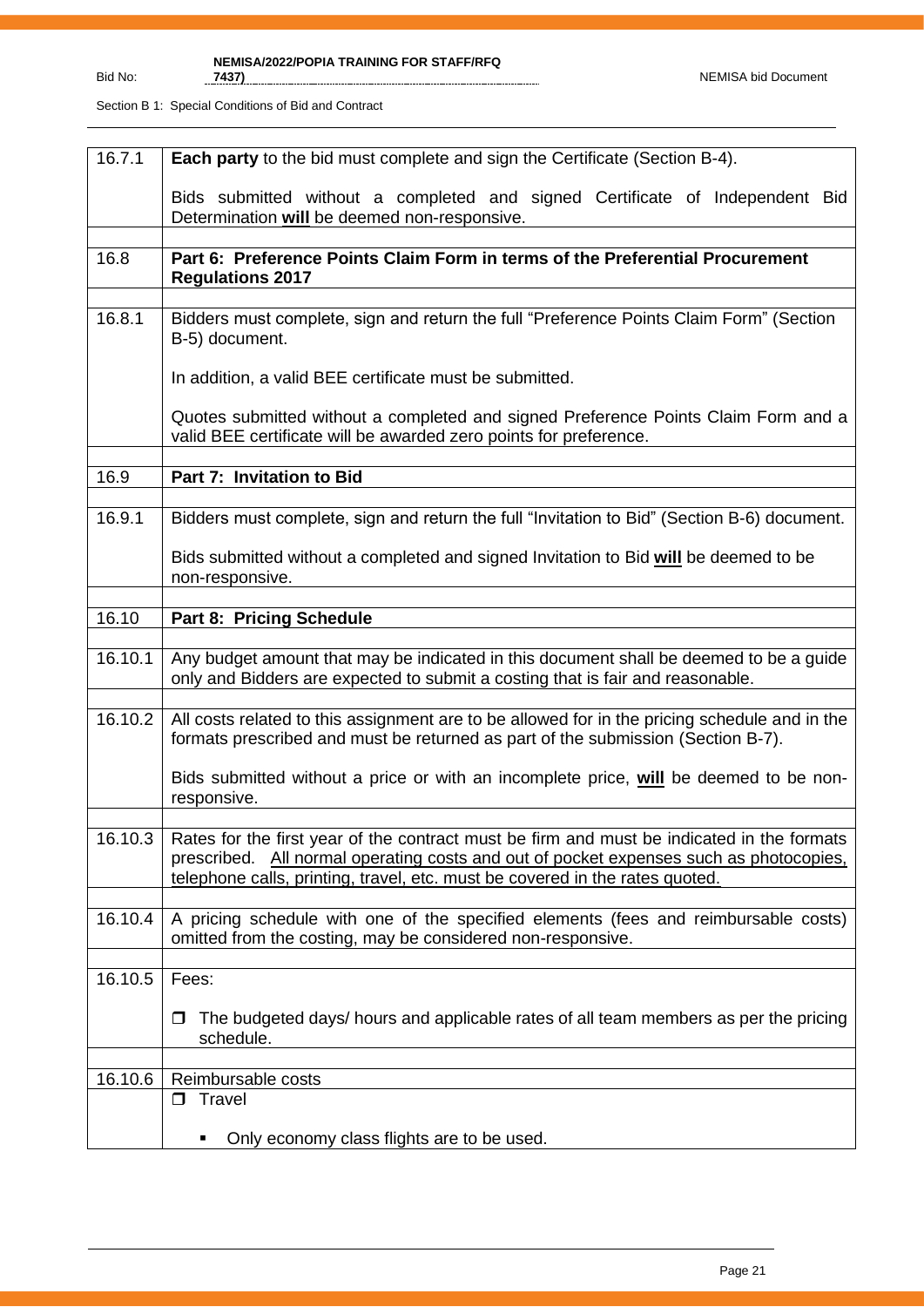|         | Preferably Group A hire cars are to be used. In circumstances where good<br>motivation exist, Group B hire cars may be used. The difference in cost between<br>Group B and more expensive options, will be borne by the service provider.<br>A rate per kilometre for the use of a personal vehicles must be quoted.                                                                                                                   |
|---------|----------------------------------------------------------------------------------------------------------------------------------------------------------------------------------------------------------------------------------------------------------------------------------------------------------------------------------------------------------------------------------------------------------------------------------------|
|         | □ VAT: Value Added Tax must be included and shown separately.                                                                                                                                                                                                                                                                                                                                                                          |
| 16.11   | Part 9: Technical approach                                                                                                                                                                                                                                                                                                                                                                                                             |
| 16.11.1 | Bidders must submit a description of the methodology and approach that will be used to<br>perform the work as set out in the Terms of Reference. This methodology and approach<br>must demonstrate the Bidder's understanding of the requirement and also of the<br>environment.                                                                                                                                                       |
| 16.11.2 | Bidders must, at least cover the under-mentioned in their technical approach and return<br>as part of their submission:                                                                                                                                                                                                                                                                                                                |
|         | Describe, in detail, exactly how they propose to carry out the activities to achieve the<br>$\Box$<br>outcomes identified in the terms of reference. They should identify any possible<br>problems that might hinder delivery and indicate how they will avoid, or overcome<br>such problems.                                                                                                                                          |
|         | Describe how the work will be managed. Provide an organisation chart clearly<br>$\Box$<br>indicating:                                                                                                                                                                                                                                                                                                                                  |
|         | The lines of reporting and supervision within the Bidder's team.<br>ш                                                                                                                                                                                                                                                                                                                                                                  |
|         | The lines of reporting between the Bidder and the NEMISA and other<br>п<br>stakeholders, if applicable.                                                                                                                                                                                                                                                                                                                                |
|         | Identify the position(s) involved in the direct delivery of the service to be provided and<br>$\Box$<br>in the overall management of the work and name the people who will fill these<br>positions.                                                                                                                                                                                                                                    |
| 16.11.3 | Provide a project plan of activities. In addition to providing details of the estimated number<br>of work days for each activity, Bidders are to supply a detailed timetable that identifies<br>when certain activities will be undertaken and over what period they will be spread. The<br>timing of activities, the time needed to complete them, and the order in which they will be<br>undertaken must be explained and justified. |
| 16.11.4 | Please note that Part 9 should be no longer than 20 single-sided A4 pages in Arial 11 (font<br>size).                                                                                                                                                                                                                                                                                                                                  |
| 16.12   | Part 10: Team details                                                                                                                                                                                                                                                                                                                                                                                                                  |
| 16.12.1 | In this part that must be returned as part of the submission, Bidders must provide details<br>of the team named in the previous part.                                                                                                                                                                                                                                                                                                  |
| 16.12.2 | For each team member there must be:                                                                                                                                                                                                                                                                                                                                                                                                    |
|         | $\Box$ A complete curriculum vitae confirming suitability for the position. A format is provided<br>as a guideline only for the compilation of the CVs.                                                                                                                                                                                                                                                                                |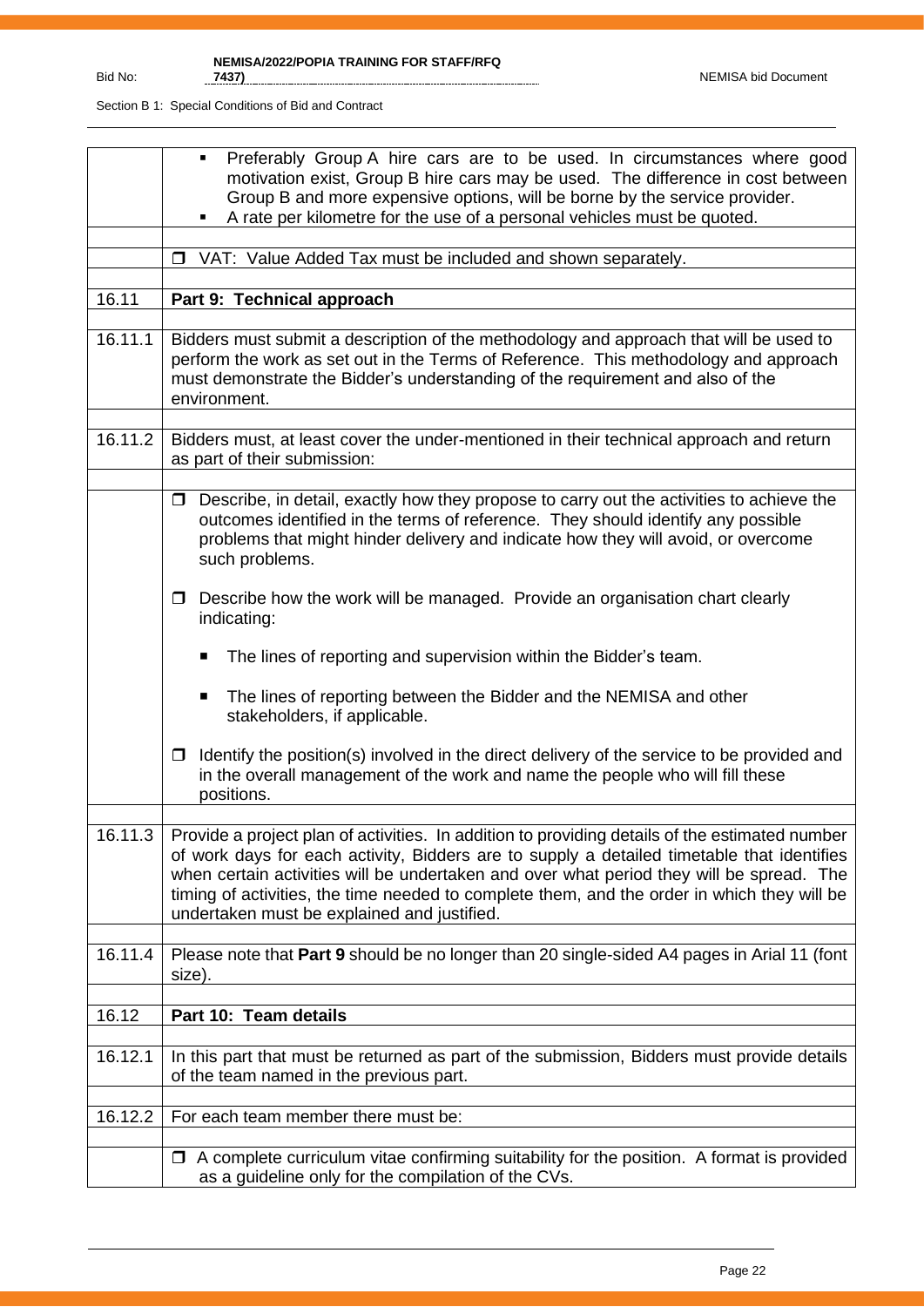Section B 1: Special Conditions of Bid and Contract

| 16.13   | Part 11: Experience in this field                                                                                                                    |
|---------|------------------------------------------------------------------------------------------------------------------------------------------------------|
|         |                                                                                                                                                      |
| 16.13.1 | Bidders should provide in this part, and return as part the submission, at least the following<br>information.                                       |
|         | Details of contracts for similar work within the last 5 years.<br>п                                                                                  |
|         | Contact details of a maximum of 3 organisations for which work was done.<br>$\Box$                                                                   |
|         |                                                                                                                                                      |
| 16.14   | Part 12: Registration on the CSD                                                                                                                     |
|         |                                                                                                                                                      |
| 16.14.1 | In this part, bidders must submit proof of their registration, or proof that they have applied<br>for registration on the Central Supplier Database. |
|         | Bids submitted without the required proof, will be deemed to be non-responsive.                                                                      |
|         |                                                                                                                                                      |
| 16.15   | <b>Part 13: Registration Certificates</b>                                                                                                            |
|         |                                                                                                                                                      |
| 16.15.1 | Insert any requirements for registration with professional bodies here                                                                               |
|         | Bids submitted without a completed and signed Invitation to Bid will be deemed to<br>be non-responsive.                                              |

I/we herewith accept all the above-mentioned special conditions of the bid. If I/we do consider a deviation therefrom, I have noted those as per the instruction in paragraph 1 (General) above.

Name of Bidder:

Signature of Bidder:

Date: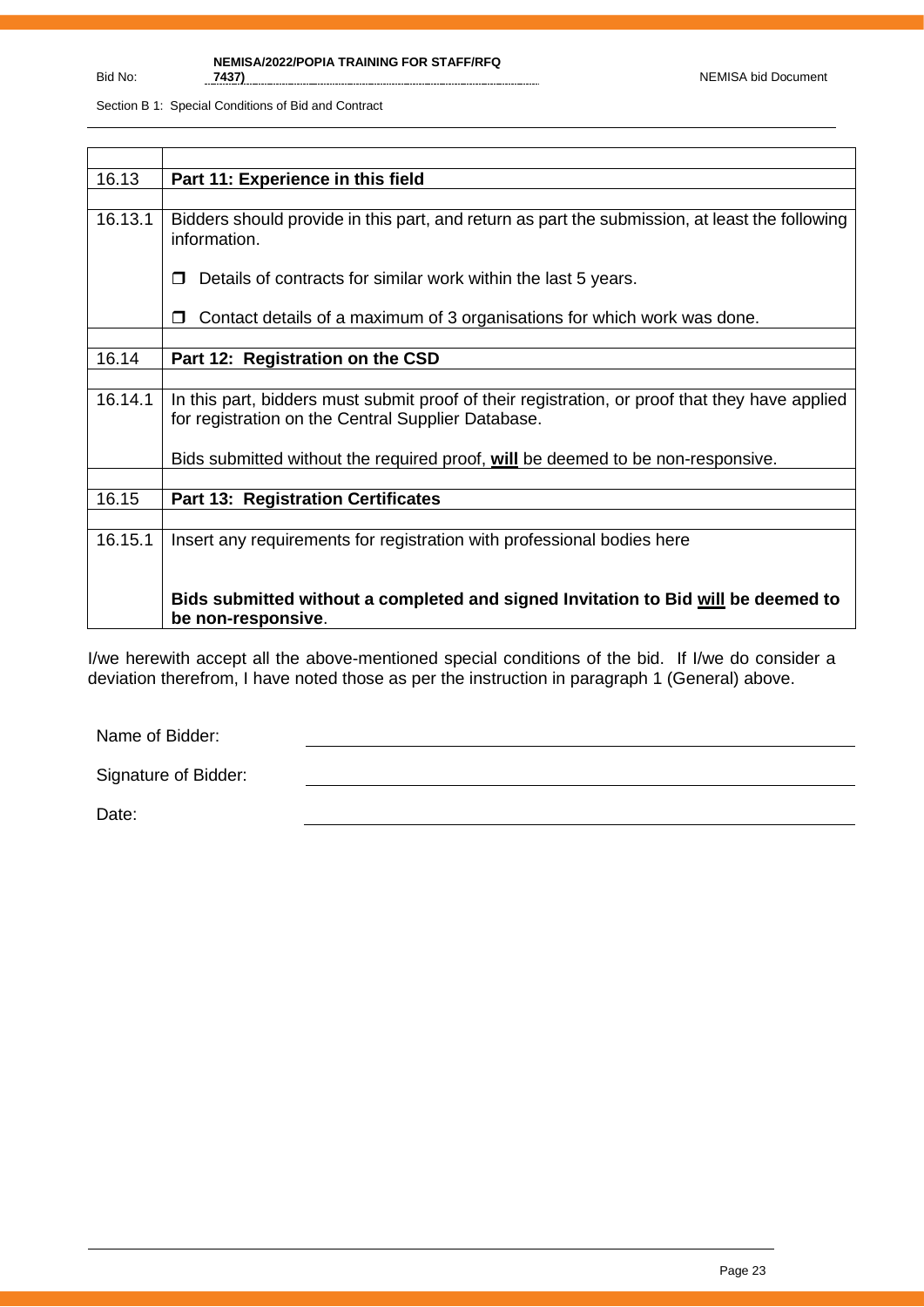Section B 2: Declaration of Interest

# **DECLARATION OF INTEREST Return as Part 3**

- 1. Any legal person, including persons employed by the State<sup>2</sup>, or persons having a kinship with persons employed by the State, including a blood relationship, may make an offer or offers in terms of this invitation to bid (includes a price bid, advertised competitive bid, limited bid or proposal). In view of possible allegations of favouritism, should the resulting bid, or part thereof, be awarded to persons employed by the State, or to persons connected with or related to them, it is required that the bidder or his/her authorised representative declare his/her position in relation to the evaluating/ adjudicating authority where –
- 1.1. The bidder is employed by the State; and/or
- 1.2. The bidder is a Management Board member of NEMISA and/or
- 1.3. The legal person on whose behalf the bidding document is signed, has a relationship with persons/a person who are/is involved in the evaluation and or adjudication of the bid(s), or where it is known that such a relationship exists between the person or persons for or on whose behalf the declarant acts and persons who are involved with the evaluation and or adjudication of the bid.
- 2. In order to give effect to the above, the following questionnaire must be completed and submitted with the bid.

| 2.1.   |          | Full Name of bidder or his or her<br>representative:                                                                              |                                                                                                                                                                                            |          |
|--------|----------|-----------------------------------------------------------------------------------------------------------------------------------|--------------------------------------------------------------------------------------------------------------------------------------------------------------------------------------------|----------|
| 2.2.   |          | <b>Identity Number:</b>                                                                                                           |                                                                                                                                                                                            |          |
| 2.3.   | $etc3$ : | Position occupied in the Company<br>(director, trustee, shareholder,                                                              |                                                                                                                                                                                            |          |
| 2.4.   |          | <b>Company Registration Number:</b>                                                                                               |                                                                                                                                                                                            |          |
| 2.5.   |          | Tax Reference Number:                                                                                                             |                                                                                                                                                                                            |          |
| 2.6.   |          | <b>VAT Registration Number:</b>                                                                                                   |                                                                                                                                                                                            |          |
| 2.6.1. |          | paragraph 3 below                                                                                                                 | The names of all directors/ trustees/ shareholders/ members, their individual identity numbers,<br>tax reference numbers and, if applicable, employee/ persal numbers must be indicated in |          |
| 2.7.   | State?   |                                                                                                                                   | Are you or any person connected with the bidder presently employed by the                                                                                                                  | YES / NO |
| 2.7.1. |          | If so, furnish the following particulars                                                                                          |                                                                                                                                                                                            |          |
|        | $\Box$   | Name of person/ director/                                                                                                         |                                                                                                                                                                                            |          |
|        | ⊓        | trustee/shareholder/member:<br>Name of State institution at<br>which you or the person<br>connected to the bidder is<br>employed: |                                                                                                                                                                                            |          |
|        | $\Box$   | Position occupied in the State<br>institution:                                                                                    |                                                                                                                                                                                            |          |

- (c) Provincial legislature;
- (d) National Assembly or the National Council of Provinces;
- (e) Parliament.

<sup>2</sup> "State" means

<sup>(</sup>a) Any national or provincial department, national or provincial public entity or constitutional institution within the meaning of the Public Finance Management Act, 1999 (Act No 1 of 1999);

<sup>(</sup>b) Any municipality or municipal entity;

<sup>3</sup> "Shareholder" means a person who owns shares in the company and is actively involved in the management of the enterprise or business and exercises control over the enterprise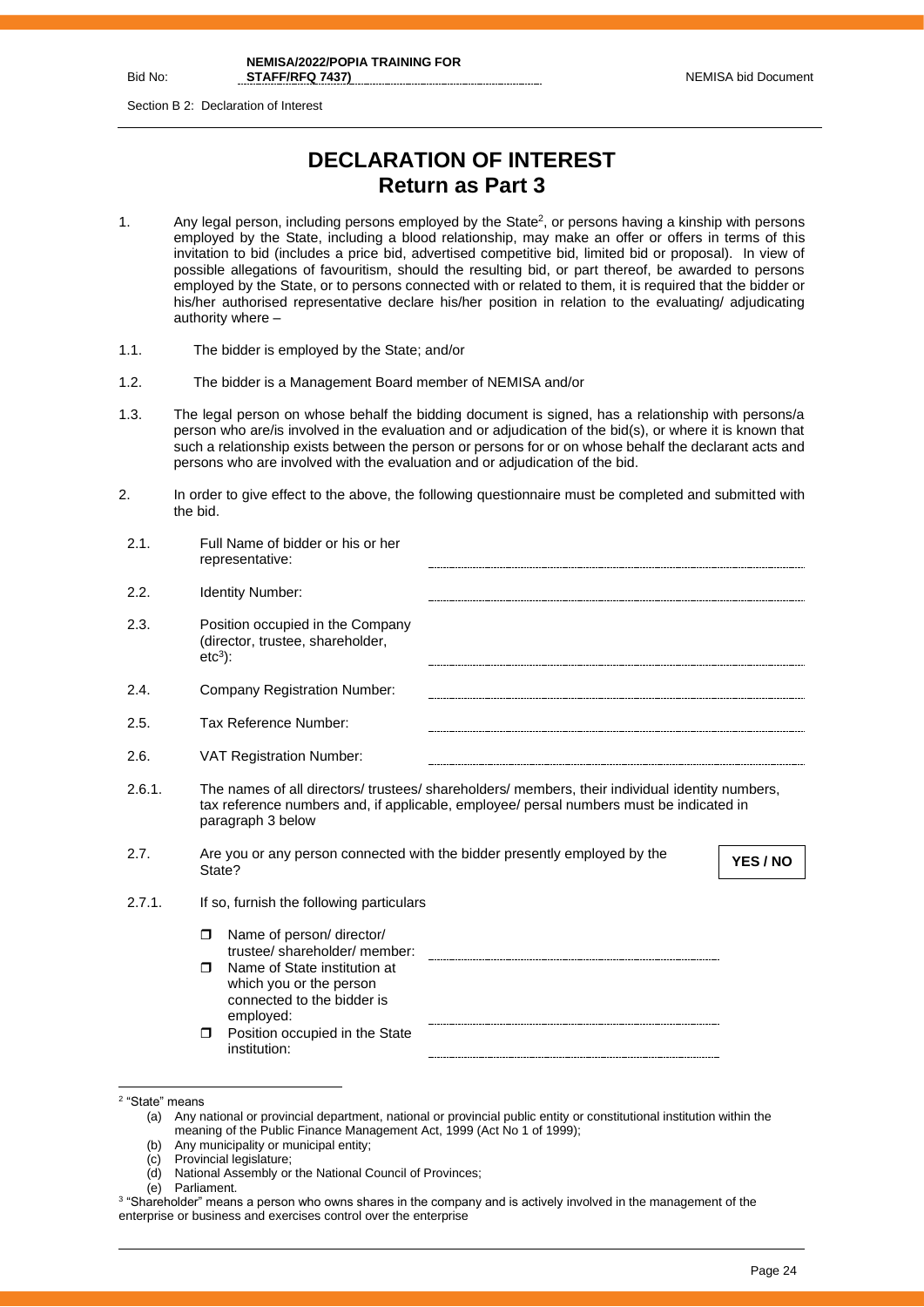| Bid No:  | <b>NEMISA/2022/POPIA TRAINING FOR</b><br>STAFF/RFQ 7437)                                                                                                                                                                                   | <b>NEMISA bid Document</b> |
|----------|--------------------------------------------------------------------------------------------------------------------------------------------------------------------------------------------------------------------------------------------|----------------------------|
|          | Section B 2: Declaration of Interest                                                                                                                                                                                                       |                            |
|          | Any other particulars:                                                                                                                                                                                                                     |                            |
| 2.7.2.   | If you are presently employed by the state, did you obtain the appropriate authority<br>to undertake remunerative work outside employment in the public sector?                                                                            | YES / NO                   |
| 2.7.2.1. | If yes, did you attach proof of such authority to the bid document?                                                                                                                                                                        | YES / NO                   |
|          | (Note: Failure to submit proof of such authority, where applicable, may result in<br>the disqualification of the bid.)                                                                                                                     |                            |
| 2.7.3.   | If no, furnish reasons for non-submission of such proof:                                                                                                                                                                                   |                            |
|          |                                                                                                                                                                                                                                            |                            |
| 2.8.     | Did you or your spouse, or any of the company's directors/shareholders/members<br>or their spouses conduct business with the State in the previous twelve (12)<br>months?                                                                  | <b>YES / NO</b>            |
| 2.8.1.   | If so, furnish the following particulars.                                                                                                                                                                                                  |                            |
| 2.9.     | Do you, or any person connected with the bidder, have any relationship (family,                                                                                                                                                            |                            |
|          | friend, other) with a person employed by the State and who may be involved with<br>the evaluation and or adjudication of this bid?                                                                                                         | YES / NO                   |
| 2.9.1.   | If so, furnish the following particulars.                                                                                                                                                                                                  |                            |
| 2.10.    | Are you, or any person connected with the bidder, aware of any relationship<br>(family, friend, other) between the bidder and any person employed by the State<br>who may be involved with the evaluation and or adjudication of this bid? | YES / NO                   |
| 2.10.1.  | If so, furnish the following particulars.                                                                                                                                                                                                  |                            |
|          |                                                                                                                                                                                                                                            |                            |
| 2.11.    | Do you or any of the directors/shareholders/members of the company have any<br>interest in any other related companies whether or not they are bidding for this<br>contract?                                                               | YES / NO                   |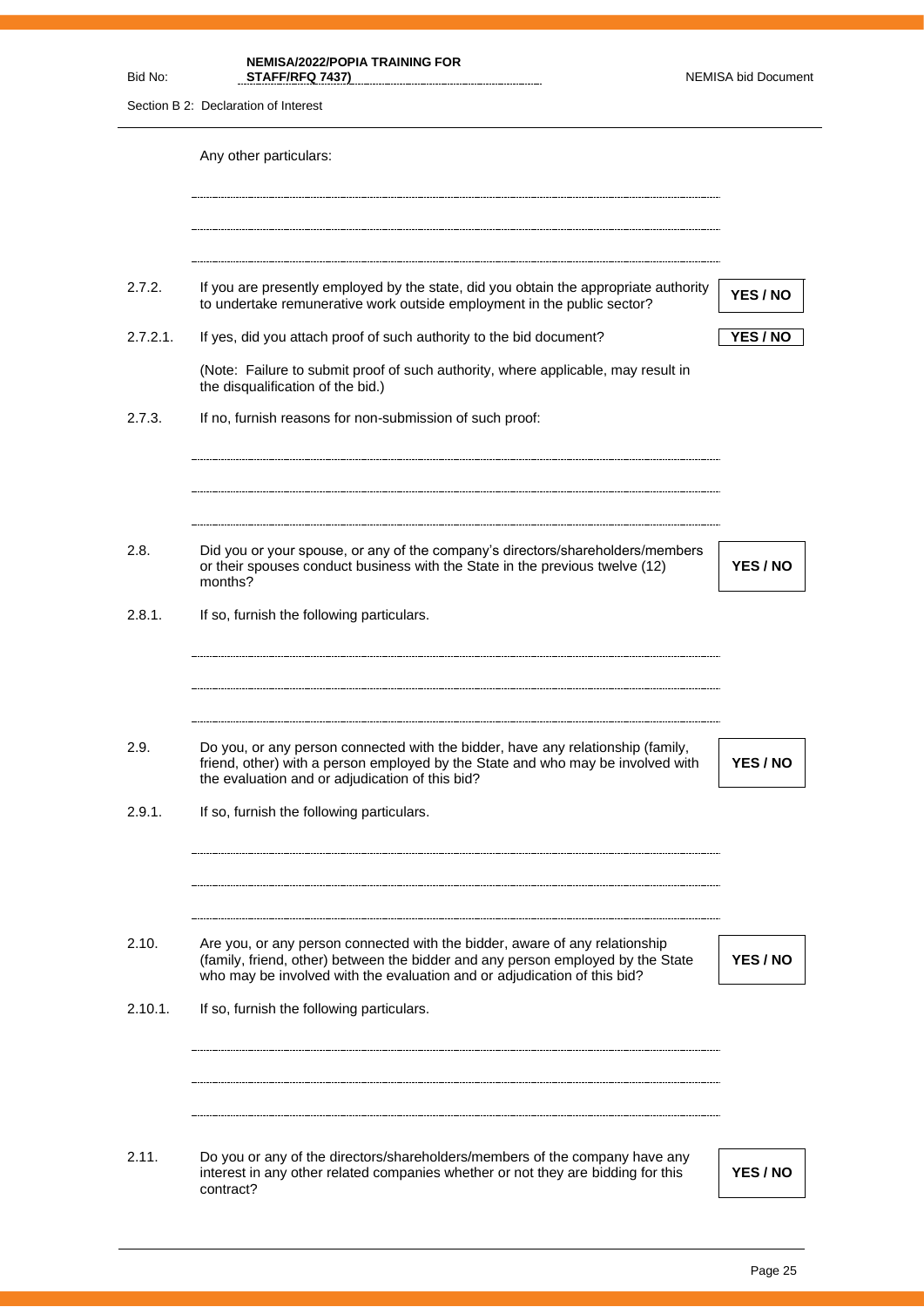### Bid No: **NEMISA/2022/POPIA TRAINING FOR**  STAFF/RFQ 7437) NEMISA bid Document

Section B 2: Declaration of Interest

2.11.1. If so, furnish the following particulars.

3. Full details of directors/ trustees/ members/ shareholders.

| Full Name | <b>Identity Number</b> | Personal Tax<br>Reference No | State Employee<br>Number/ Persal<br>Number |
|-----------|------------------------|------------------------------|--------------------------------------------|
|           |                        |                              |                                            |
|           |                        |                              |                                            |
|           |                        |                              |                                            |
|           |                        |                              |                                            |
|           |                        |                              |                                            |
|           |                        |                              |                                            |
|           |                        |                              |                                            |
|           |                        |                              |                                            |
|           |                        |                              |                                            |
|           |                        |                              |                                            |

### **DECLARATION**

-----------------------

I, THE UNDERSIGNED (NAME)

CERTIFY THAT THE INFORMATION FURNISHED IN PARAGRAPHS 2 AND 3 ABOVE IS CORRECT. I ACCEPT THAT THE STATE MAY REJECT THE BID OR ACT AGAINST ME IN TERMS OF PARAGRAPH 23 OF THE GENERAL CONDITIONS OF CONTRACT SHOULD THIS DECLARATION PROVE TO BE FALSE.

<u>Signature Date</u><br>Signature Date

**Position** Name of bidder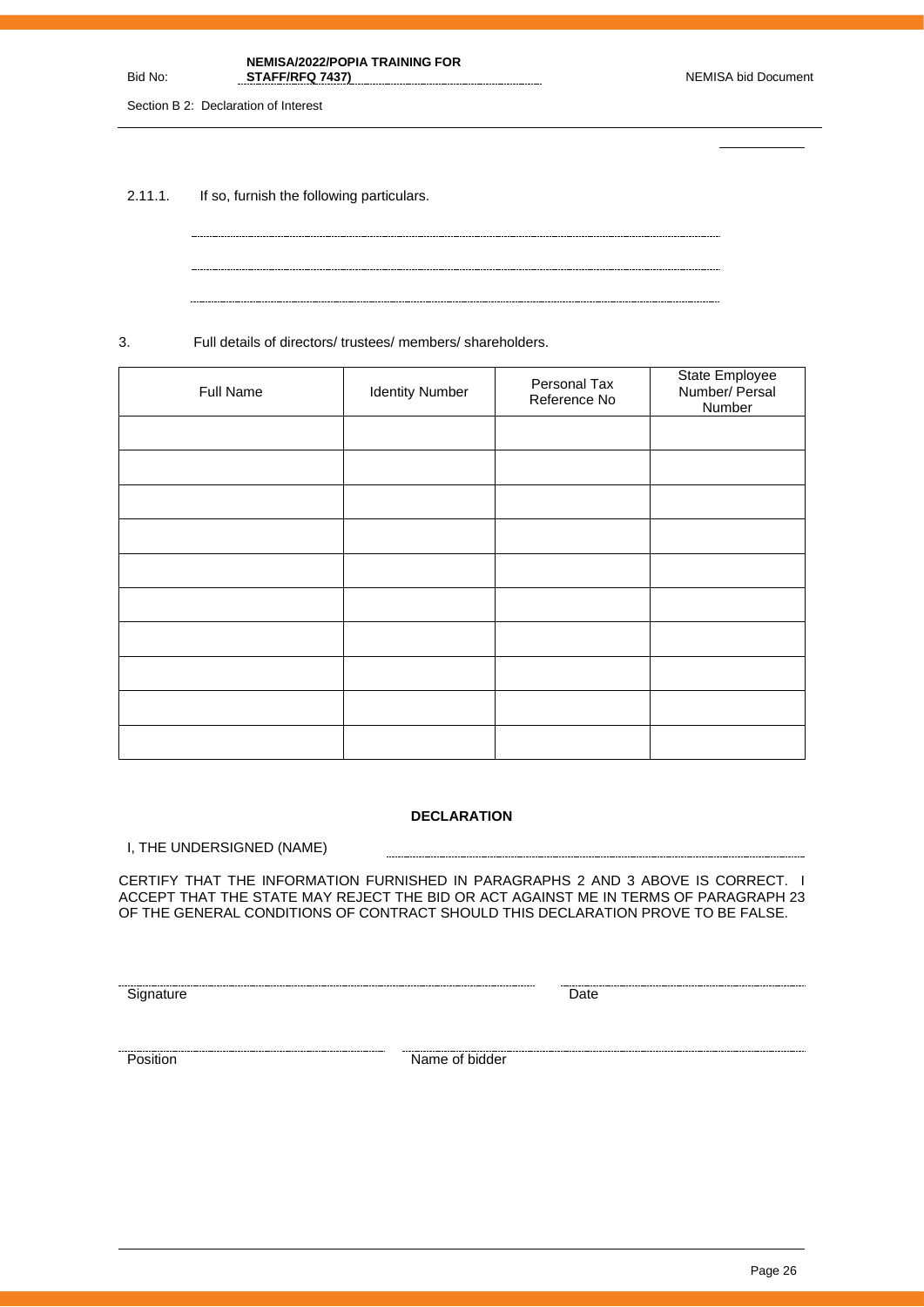Section B 3: Declaration of bidder's past SCM practices

# **DECLARATION OF BIDDER'S PAST SUPPLY CHAIN MANAGEMENT PRACTICES Return as Part 4**

1 This declaration will be used by institutions to ensure that when goods and services are being procured, all reasonable steps are taken to combat the abuse of the supply chain management system.

2 The bid of any bidder may be disregarded if that bidder, or any of its directors have:

- a. abused the NEMISA's supply chain management system;
- b. committed fraud or any other improper conduct in relation to such system; or
- c. failed to perform on any previous contract.
- 3 In order to give effect to the above, the following questionnaire must be completed and submitted with the bid.

| <b>Item</b> | Question                                                                                                                                                                                                                                       | <b>Yes</b>      | No                  |
|-------------|------------------------------------------------------------------------------------------------------------------------------------------------------------------------------------------------------------------------------------------------|-----------------|---------------------|
| 3.1         | Is the bidder or any of its directors listed on the National Treasury's database of<br>Restricted Suppliers as companies or persons prohibited from doing business with the<br>public sector?                                                  | Yes<br>$\Box$   | <b>No</b><br>$\Box$ |
|             | (Companies or persons who are listed on this database were informed in writing<br>of this restriction by the Accounting Officer/ authority of the institution that<br>imposed the restriction after the audi alteram partem rule was applied). |                 |                     |
|             | The database of Restricted Suppliers now resides on the National Treasury's<br>website (www.reatury.gov.za) and can be accessed by clicking on its link at the<br>bottom of the homepage.                                                      |                 |                     |
| 3.1.1       | If so, furnish particulars:                                                                                                                                                                                                                    |                 |                     |
| 3.2         | Is the bidder or any of its directors listed on the Register for Tender Defaulters in terms<br>of section 29 of the Prevention and Combating of Corrupt Activities Act (No 12 of 2004)?                                                        | <b>Yes</b><br>п | No<br>$\Box$        |
|             | The Register for Tender Defaulters can be accessed on the National Treasury's<br>website, (www.treasury.gov.za) by clicking on its link at the bottom of the<br>homepage.                                                                      |                 |                     |
| 3.2.1       | If so, furnish particulars:                                                                                                                                                                                                                    |                 |                     |
| 3.3         | Was the bidder or any of its directors convicted by a court of law (including a court outside<br>of the Republic of South Africa) for fraud or corruption during the past five years?                                                          | Yes<br>П        | No<br>$\Box$        |
| 3.3.1       | If so, furnish particulars:                                                                                                                                                                                                                    |                 |                     |
| 3.4         | Was any contract between the bidder and any organ of state terminated during the past<br>five years on account of failure to perform on or comply with the contract?                                                                           | Yes<br>П        | <b>No</b><br>$\Box$ |
| 3.4.1       | If so, furnish particulars:                                                                                                                                                                                                                    |                 |                     |

### **CERTIFICATION**

I, THE UNDERSIGNED (FULL NAME) …………………………………………………………………………………………. CERTIFY THAT THE INFORMATION FURNISHED ON THIS DECLARATION FORM IS TRUE AND CORRECT.

I ACCEPT THAT, IN ADDITION TO CANCELLATION OF A CONTRACT, ACTION MAY BE TAKEN AGAINST ME SHOULD THIS DECLARATION PROVE TO BE FALSE.

<u>Signature Date</u>

<u>Position</u> Name of Bidder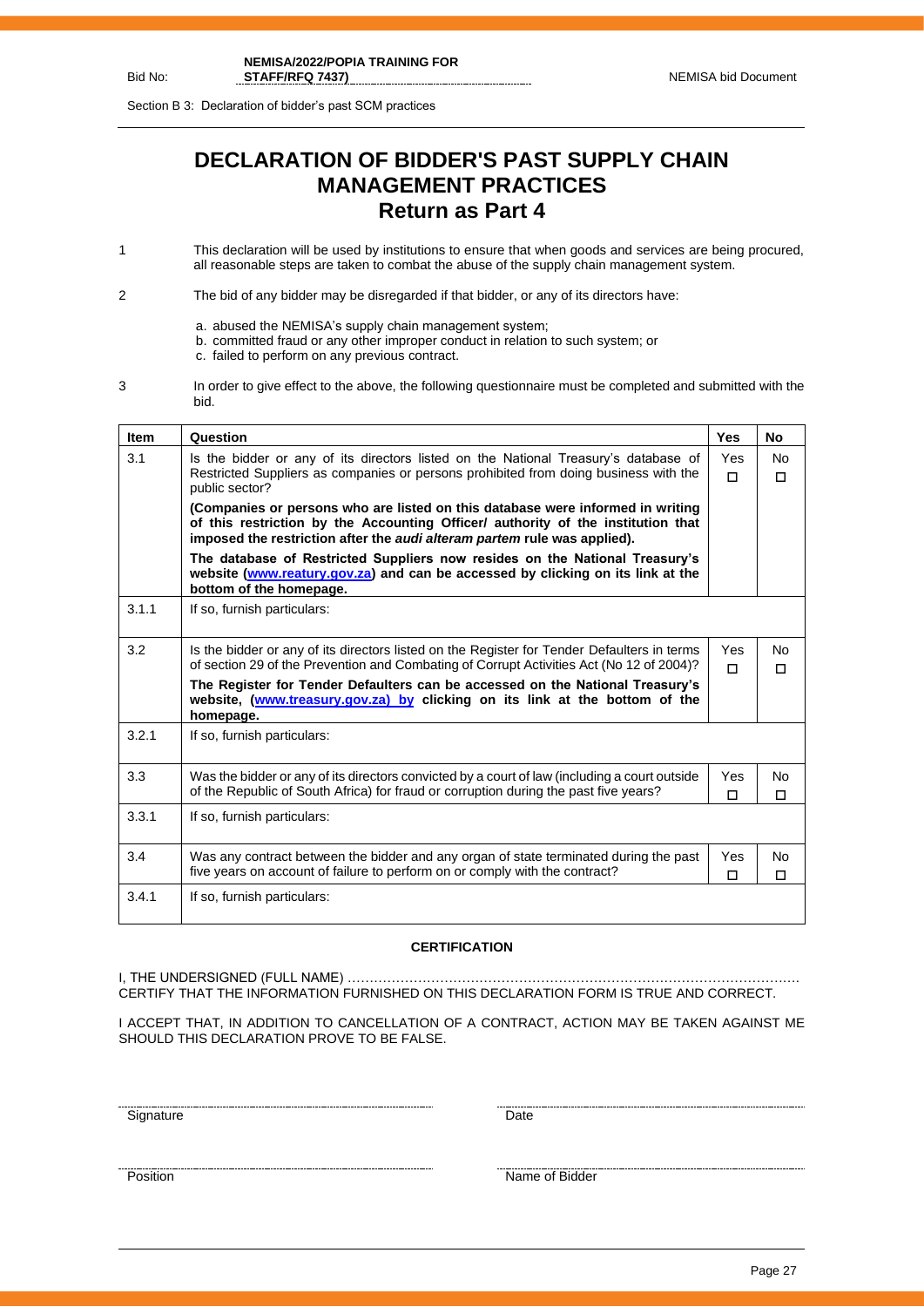**NEMISA/2022/POPIA TRAINING FOR** 

STAFF/RFQ 7437) NEMISA bid Document

Section B 4: Certificate of Independent Bid Determination

Bid No:

### **CERTIFICATE OF INDEPENDENT BID DETERMINATION Return as Part 5**

I, the undersigned, in submitting the accompanying bid:

NEMISA/2022/POPIA TRAINING FOR STAFF/RFQ 7437) - PROVISION OF POPIA TRAINING

(Bid Number and Description)

in response to the invitation for the bid made by:

| <b>NEMISA</b>                                                                                    |                                                                                                                                                                                                                                                                                                                                                                                                                                                                                                                                                                                                                                                                                                                       |  |  |
|--------------------------------------------------------------------------------------------------|-----------------------------------------------------------------------------------------------------------------------------------------------------------------------------------------------------------------------------------------------------------------------------------------------------------------------------------------------------------------------------------------------------------------------------------------------------------------------------------------------------------------------------------------------------------------------------------------------------------------------------------------------------------------------------------------------------------------------|--|--|
| (Name of Institution)                                                                            |                                                                                                                                                                                                                                                                                                                                                                                                                                                                                                                                                                                                                                                                                                                       |  |  |
| do hereby make the following statements that I certify to be true and complete in every respect: |                                                                                                                                                                                                                                                                                                                                                                                                                                                                                                                                                                                                                                                                                                                       |  |  |
| I certify, on behalf of:                                                                         | that:                                                                                                                                                                                                                                                                                                                                                                                                                                                                                                                                                                                                                                                                                                                 |  |  |
|                                                                                                  | (Name of Bidder)                                                                                                                                                                                                                                                                                                                                                                                                                                                                                                                                                                                                                                                                                                      |  |  |
| 1.                                                                                               | I have read and I understand the contents of this Certificate;                                                                                                                                                                                                                                                                                                                                                                                                                                                                                                                                                                                                                                                        |  |  |
| 2.                                                                                               | I understand that the accompanying bid will be disqualified if this Certificate is found not to be true and complete<br>in every respect;                                                                                                                                                                                                                                                                                                                                                                                                                                                                                                                                                                             |  |  |
| 3.                                                                                               | I am authorized by the bidder to sign this Certificate, and to submit the accompanying bid, on behalf of the<br>bidder:                                                                                                                                                                                                                                                                                                                                                                                                                                                                                                                                                                                               |  |  |
| 4.                                                                                               | Each person whose signature appears on the accompanying bid has been authorized by the bidder to<br>determine the terms of, and to sign the bid, on behalf of the bidder;                                                                                                                                                                                                                                                                                                                                                                                                                                                                                                                                             |  |  |
| 5.                                                                                               | For the purposes of this Certificate and the accompanying bid, I understand that the word "competitor" shall<br>include any individual or organization, other than the bidder, whether or not affiliated with the bidder, who:                                                                                                                                                                                                                                                                                                                                                                                                                                                                                        |  |  |
|                                                                                                  | $\Box$<br>has been requested to submit a bid in response to this bid invitation;<br>σ<br>could potentially submit a bid in response to this bid invitation, based on their qualifications, abilities or<br>experience; and                                                                                                                                                                                                                                                                                                                                                                                                                                                                                            |  |  |
|                                                                                                  | provides the same goods and services as the bidder and/or is in the same line of business as the bidder<br>σ                                                                                                                                                                                                                                                                                                                                                                                                                                                                                                                                                                                                          |  |  |
| 6.                                                                                               | The bidder has arrived at the accompanying bid independently from, and without consultation, communication,<br>agreement or arrangement with any competitor. However communication between partners in a joint venture<br>or consortium <sup>4</sup> will not be construed as collusive bidding.                                                                                                                                                                                                                                                                                                                                                                                                                      |  |  |
| 7.                                                                                               | In particular, without limiting the generality of paragraphs 6 above, there has been no consultation,<br>communication, agreement or arrangement with any competitor regarding:                                                                                                                                                                                                                                                                                                                                                                                                                                                                                                                                       |  |  |
|                                                                                                  | σ<br>prices;<br>σ<br>geographical area where product or service will be rendered (market allocation)<br>methods, factors or formulas used to calculate prices;<br>$\Box$<br>$\Box$<br>the intention or decision to submit or not to submit, a bid;<br>the submission of a bid which does not meet the specifications and conditions of the bid; or<br>π<br>bidding with the intention not to win the bid.<br>σ                                                                                                                                                                                                                                                                                                        |  |  |
| 8.                                                                                               | In addition, there have been no consultations, communications, agreements or arrangements with any<br>competitor regarding the quality, quantity, specifications and conditions or delivery particulars of the products<br>or services to which this bid invitation relates.                                                                                                                                                                                                                                                                                                                                                                                                                                          |  |  |
| 9.                                                                                               | The terms of the accompanying bid have not been, and will not be, disclosed by the bidder, directly or indirectly,<br>to any competitor, prior to the date and time of the official bid opening or of the awarding of the contract.                                                                                                                                                                                                                                                                                                                                                                                                                                                                                   |  |  |
| 10.                                                                                              | I am aware that, in addition and without prejudice to any other remedy provided to combat any restrictive<br>practices related to bids and contracts, bids that are suspicious will be reported to the Competition Commission<br>for investigation and possible imposition of administrative penalties in terms of section 59 of the Competition<br>Act No 89 of 1998 and or may be reported to the National Prosecuting Authority (NPA) for criminal investigation<br>and or may be restricted from conducting business with the public sector for a period not exceeding ten (10)<br>years in terms of the Prevention and Combating of Corrupt Activities Act No 12 of 2004 or any other applicable<br>legislation. |  |  |

<sup>4</sup> Joint venture or Consortium means an association of persons for the purpose of combining their expertise, property, capital, efforts, skill and knowledge in an activity for the execution of a contract.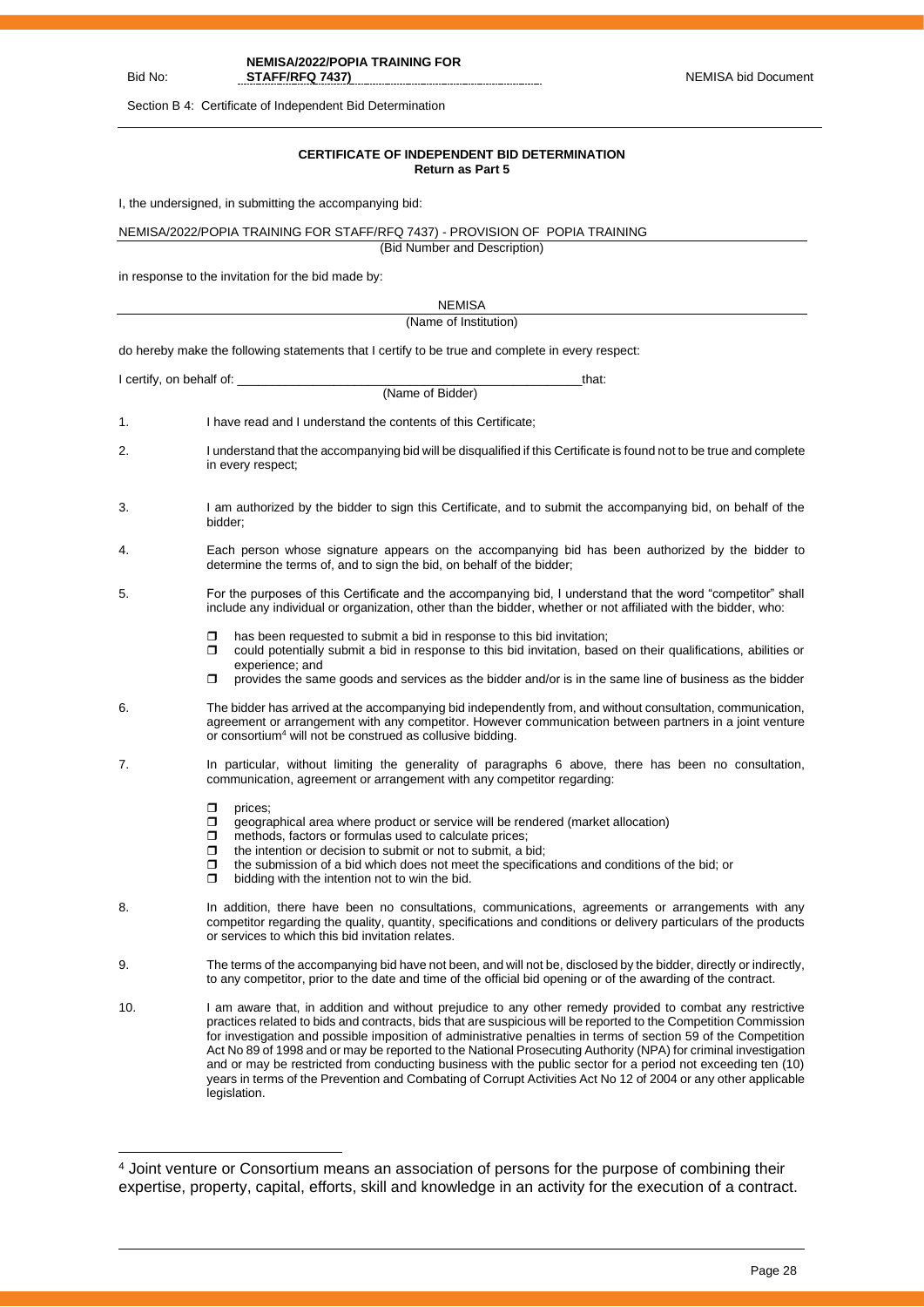**NEMISA/2022/POPIA TRAINING FOR STAFF/RFQ 7437)** NEMISA bid Document

Section B 4: Certificate of Independent Bid Determination

Bid No:

| Signature | Date           |
|-----------|----------------|
|           | Name of Bidder |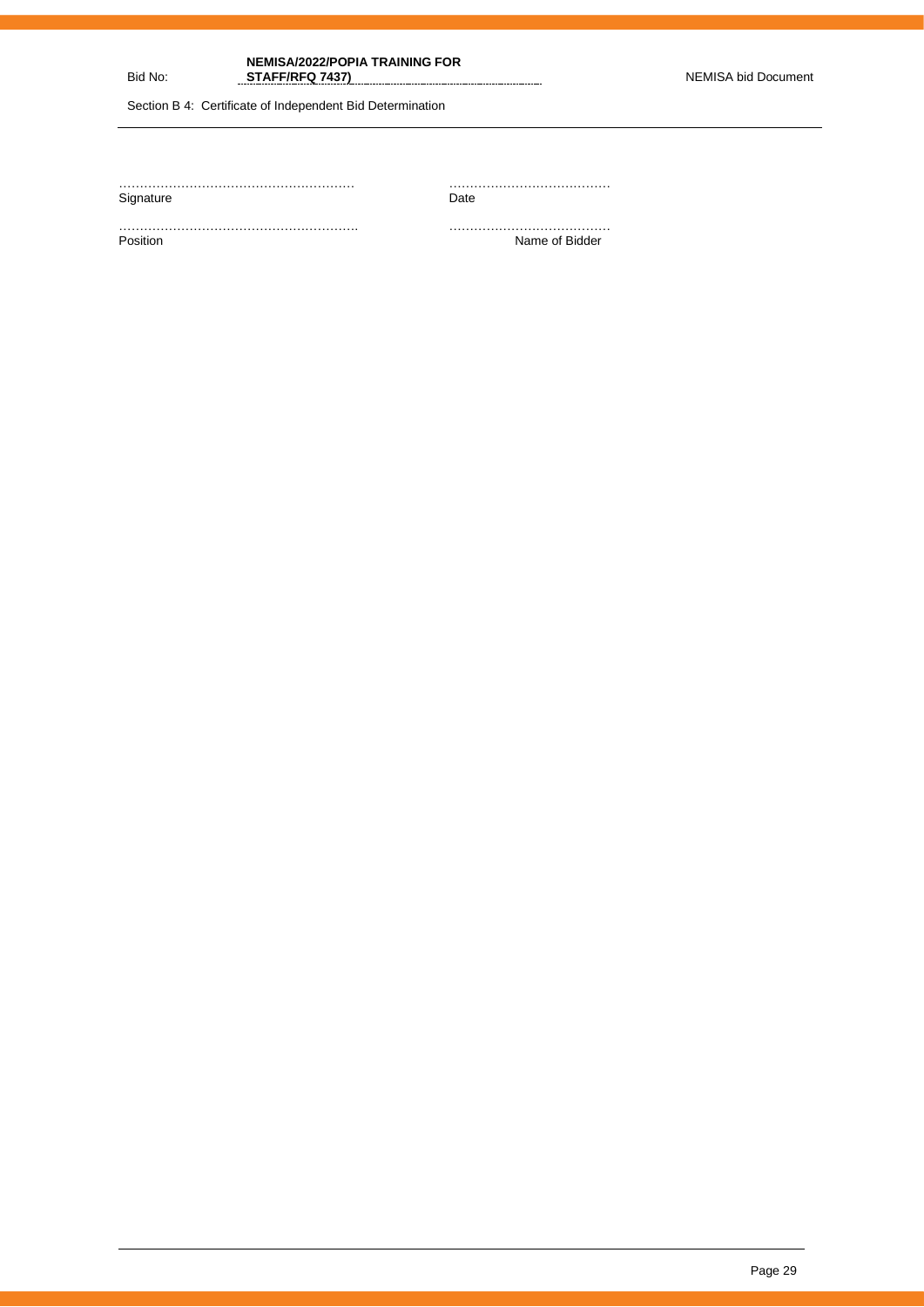# **PREFERENCE POINTS CLAIM FORM IN TERMS OF THE PREFERENTIAL PROCUREMENT REGULATIONS 2017**

# **Return as Part 6**

# **NB: BEFORE COMPLETING THIS FORM, BIDDERS MUST STUDY THE GENERAL CONDITIONS, DEFINITIONS AND DIRECTIVES APPLICABLE IN RESPECT OF B-BBEE, AS PRESCRIBED IN THE PREFERENTIAL PROCUREMENT REGULATIONS, 2017.**

# **1. GENERAL CONDITIONS**

- 1.1 The following preference point systems are applicable to all bids:
	- the 80/20 system for requirements with a Rand value of up to R50 000 000 (all applicable taxes included); and
	- the 90/10 system for requirements with a Rand value above R50 000 000 (all applicable taxes included).
- 1.2 The value of this bid is estimated to not exceed R50 000 000 (all applicable taxes included) and therefore the 80/20 preference point system shall be applicable;
- 1.3 Points for this bid shall be awarded for:
	- (a) Price; and
	- (b) B-BBEE Status Level of Contributor.
- 1.4 The maximum points for this bid are allocated as follows:

|                                                   | <b>POINTS</b> |
|---------------------------------------------------|---------------|
| <b>PRICE</b>                                      | 80            |
| <b>B-BBEE Status Level of Contributor</b>         | 20            |
| Total points for Price and B-BBEE must not exceed | 100           |

- 1.5 Failure on the part of a bidder to submit proof of B-BBEE Status level of contributor together with the bid, will be interpreted to mean that preference points for B-BBEE status level of contribution are not claimed.
- 1.6 The purchaser reserves the right to require of a bidder, either before a bid is adjudicated or at any time subsequently, to substantiate any claim in regard to preferences, in any manner required by the purchaser.

# **2. DEFINITIONS**

- (a) **"B-BBEE"** means broad-based black economic empowerment as defined in section 1 of the Broad-Based Black Economic Empowerment Act;
- (b) "**B-BBEE status level of contributor"** means the B-BBEE status of an entity in terms of a code of good practice on black economic empowerment, issued in terms of section 9(1) of the Broad-Based Black Economic Empowerment Act;
- (c) **"bid"** means a written offer in a prescribed or stipulated form in response to an invitation by an organ of state for the provision of goods or services, through price quotations, advertised competitive bidding processes or proposals;
- (d) **"Broad-Based Black Economic Empowerment Act"** means the Broad-Based Black Economic Empowerment Act, 2003 (Act No. 53 of 2003);
- (e) **"EME"** means an Exempted Micro Enterprise in terms of a code of good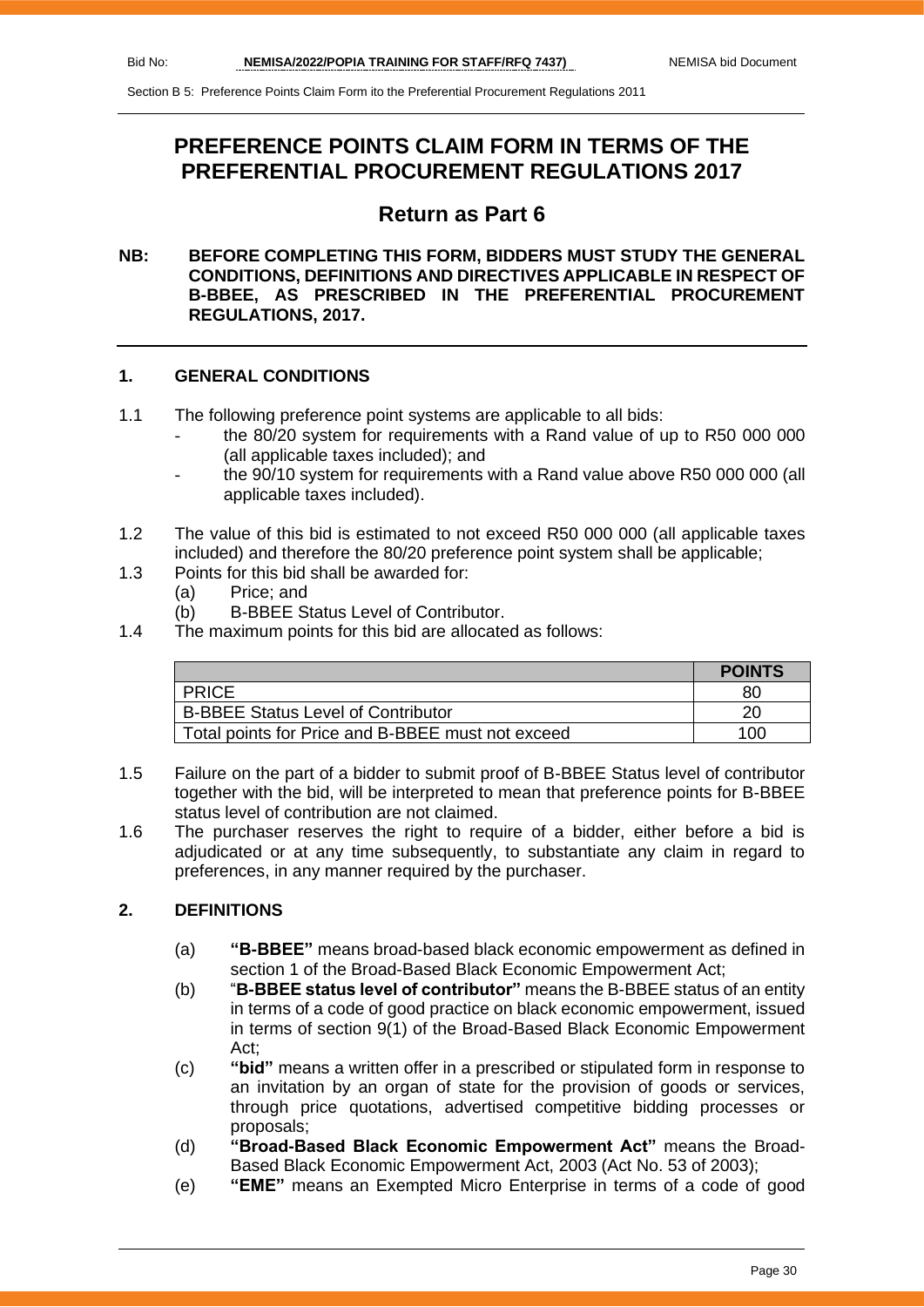practice on black economic empowerment issued in terms of section 9 (1) of the Broad-Based Black Economic Empowerment Act;

- (f) **"functionality"** means the ability of a tenderer to provide goods or services in accordance with specifications as set out in the tender documents.
- (g) **"prices"** includes all applicable taxes less all unconditional discounts;
- (h) **"proof of B-BBEE status level of contributor"** means:
	- 1) B-BBEE Status level certificate issued by an authorized body or person;
		- 2) A sworn affidavit as prescribed by the B-BBEE Codes of Good Practice;
	- 3) Any other requirement prescribed in terms of the B-BBEE Act;
- (i) **"QSE"** means a qualifying small business enterprise in terms of a code of good practice on black economic empowerment issued in terms of section 9 (1) of the Broad-Based Black Economic Empowerment Act;
- *(j)* **"rand value"** means the total estimated value of a contract in Rand, calculated at the time of bid invitation, and includes all applicable taxes;

# **3. POINTS AWARDED FOR PRICE**

# **3.1 THE 80/20 OR 90/10 PREFERENCE POINT SYSTEMS**

A maximum of 80 or 90 points is allocated for price on the following basis:

|       |              | 80/20                                                     | or                                                 | 90/10                                                     |
|-------|--------------|-----------------------------------------------------------|----------------------------------------------------|-----------------------------------------------------------|
|       |              | $P s = 80 \left( 1 - \frac{Pt - P \min P}{ \min} \right)$ | or                                                 | $P_s = 90 \left( 1 - \frac{Pt - P \min P}{ \min} \right)$ |
| Where |              |                                                           |                                                    |                                                           |
| Ps    | $\alpha = 1$ |                                                           | Points scored for price of bid under consideration |                                                           |

Pt = Price of bid under consideration Pmin = Price of lowest acceptable bid

# **4. POINTS AWARDED FOR B-BBEE STATUS LEVEL OF CONTRIBUTOR**

4.1 In terms of Regulation 6 (2) and 7 (2) of the Preferential Procurement Regulations, preference points must be awarded to a bidder for attaining the B-BBEE status level of contribution in accordance with the table below:

| <b>B-BBEE Status Level of</b><br><b>Contributor</b> | <b>Number of points</b><br>(90/10 system) | <b>Number of points</b><br>(80/20 system) |
|-----------------------------------------------------|-------------------------------------------|-------------------------------------------|
|                                                     | 10                                        | 20                                        |
|                                                     |                                           | 18                                        |
|                                                     | հ                                         | 14                                        |
|                                                     | 5                                         | 12                                        |
| 5                                                   |                                           | 8                                         |
|                                                     |                                           |                                           |
|                                                     | າ                                         |                                           |
|                                                     |                                           |                                           |
| Non-compliant contributor                           |                                           |                                           |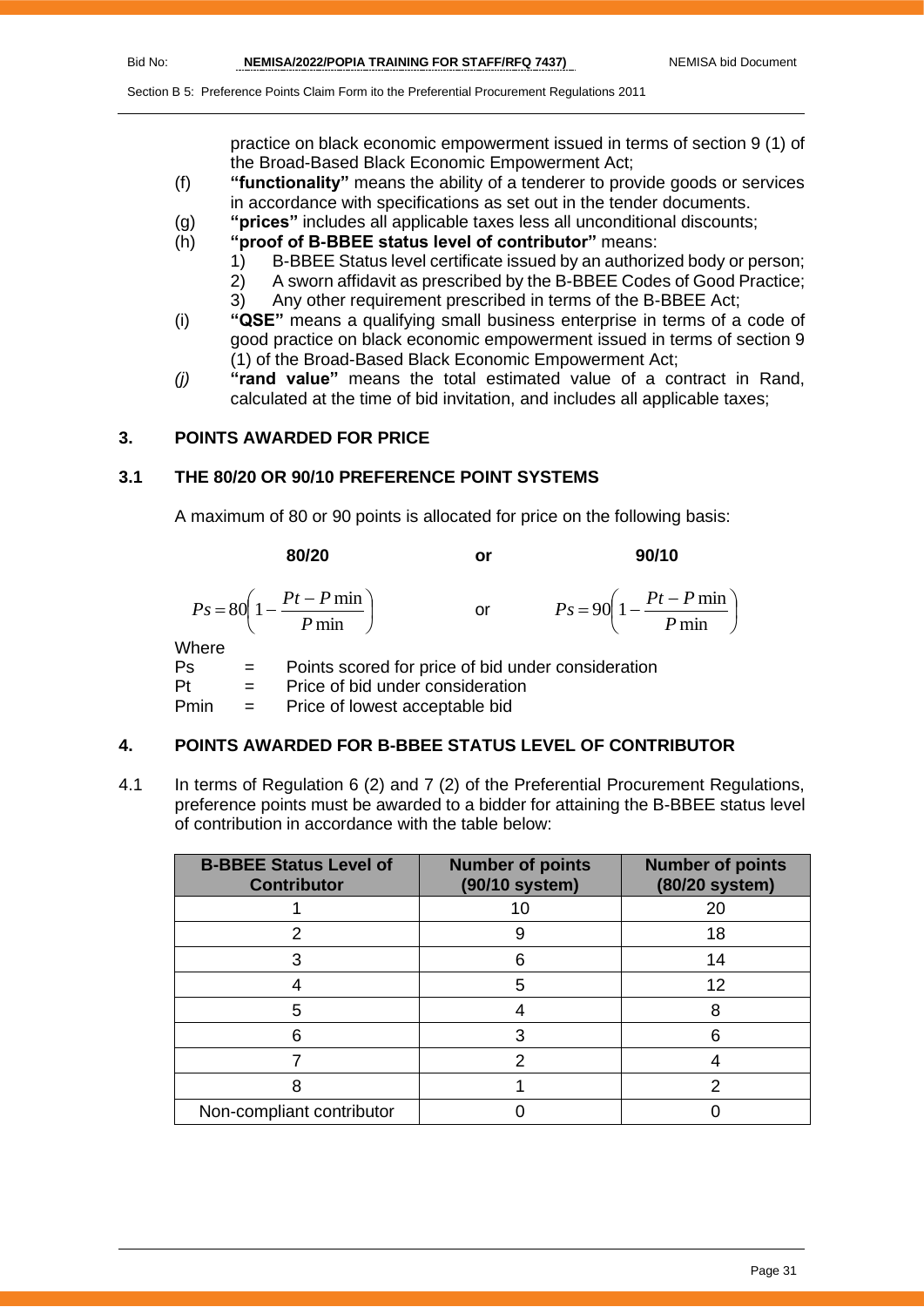### **5. BID DECLARATION**

5.1 Bidders who claim points in respect of B-BBEE Status Level of Contribution must complete the following:

# **6. B-BBEE STATUS LEVEL OF CONTRIBUTOR CLAIMED IN TERMS OF PARAGRAPHS 1.4 AND 4.1**

6.1 B-BBEE Status Level of Contributor:= ………….…… (maximum of 10 or 20 points) (Points claimed in respect of paragraph 6.1 must be in accordance with the table reflected in paragraph 4.1 and must be substantiated by relevant proof of B-BBEE status level of contributor.

# **7. SUB-CONTRACTING**

7.1 Will any portion of the contract be sub-contracted?

| (Tick applicable box) |  |     |  |
|-----------------------|--|-----|--|
| YFS.                  |  | NO. |  |

- 7.1.1 If yes, indicate:
	- i) What percentage of the contract will be subcontracted? ..........................%
	- ii) The name of the sub-contractor …………………..………….…………………….
	- iii) The B-BBEE status level of the sub-contractor .................................…………..
	- iv) Whether the sub-contractor is an EME or QSE

| (Tick applicable box) |  |  |
|-----------------------|--|--|
|-----------------------|--|--|

| $\overline{\mathsf{S}}$ | NC. |  |
|-------------------------|-----|--|
|                         |     |  |

v) Specify, by ticking the appropriate box, if subcontracting with an enterprise in terms of the Preferential Procurement Regulations,2017:

| Designated Group: An EME or QSE which is at last 51%    |  | <b>QSE</b> |
|---------------------------------------------------------|--|------------|
| owned by:                                               |  |            |
| <b>Black people</b>                                     |  |            |
| Black people who are youth                              |  |            |
| Black people who are women                              |  |            |
| Black people with disabilities                          |  |            |
| Black people living in rural or underdeveloped areas or |  |            |
| townships                                               |  |            |
| Cooperative owned by black people                       |  |            |
| Black people who are military veterans                  |  |            |
| OR                                                      |  |            |
| Any EME                                                 |  |            |
| QSE                                                     |  |            |

# 8. **DECLARATION WITH REGARD TO COMPANY/ FIRM**

8.1 Name of company/firm: ….……………………………………………………………….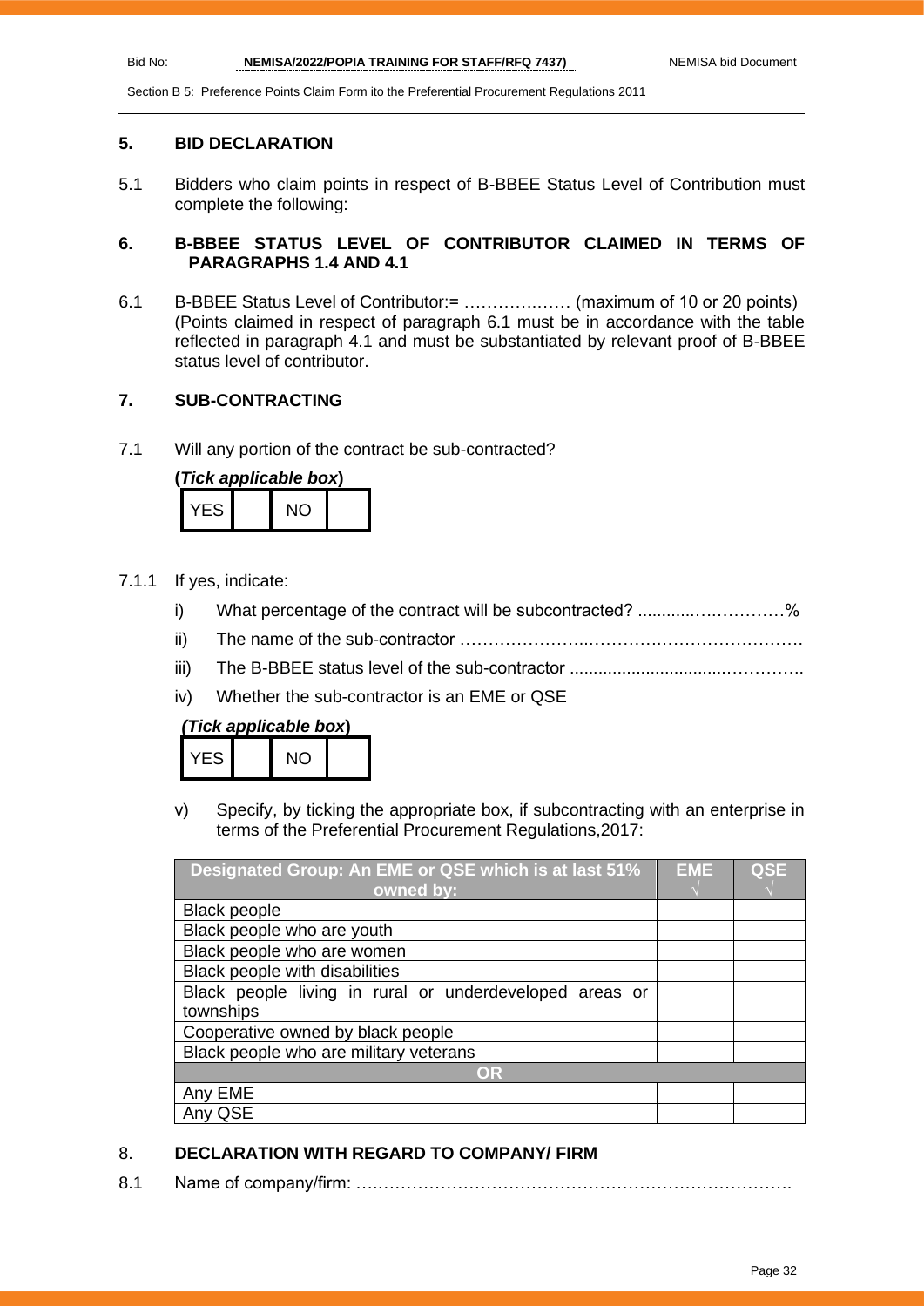- 8.2 VAT registration number: …..……………………………….……………………………
- 8.3 Company registration number: ……….……..…………….…………………………….
- 8.4 TYPE OF COMPANY/ FIRM

# **(***Tick applicable box***)**

- Partnership/ Joint Venture/ Consortium
- One person business/ sole propriety
- Close corporation
- **Company**
- $\Box$  (Pty) Limited

# 8.5 DESCRIBE PRINCIPAL BUSINESS ACTIVITIES

………………………………………………………………………………………………  $\mathcal{L}^{(n)}$ ……………………………………………………………………………………………… ………………………………………………………………………………………….…..

# 8.6 COMPANY CLASSIFICATION

# **(***Tick applicable box***)**

- **Manufacturer**
- **Supplier**
- Professional service provider
- $\Box$  Other service providers, e.g. transporter, etc.
- 8.7 Total number of years the company/firm has been in business: …………………………
- 8.8 I/ we, the undersigned, who is/ are duly authorised to do so on behalf of the company/firm, certify that the points claimed, based on the B-BBE status level of contributor indicated in paragraphs 1.4 and 6.1 of the foregoing certificate, qualifies the company/ firm for the preference(s) shown and I/ we acknowledge that:
	- i) The information furnished is true and correct;
	- ii) The preference points claimed are in accordance with the General Conditions as indicated in paragraph 1 of this form;
	- iii) In the event of a contract being awarded as a result of points claimed as shown in paragraphs 1.4 and 6.1, the contractor may be required to furnish documentary proof to the satisfaction of the purchaser that the claims are correct;
	- iv) If the B-BBEE status level of contributor has been claimed or obtained on a fraudulent basis or any of the conditions of contract have not been fulfilled, the purchaser may, in addition to any other remedy it may have –
		- (a) disqualify the person from the bidding process;
		- (b) recover costs, losses or damages it has incurred or suffered as a result of that person's conduct;
		- (c) cancel the contract and claim any damages which it has suffered as a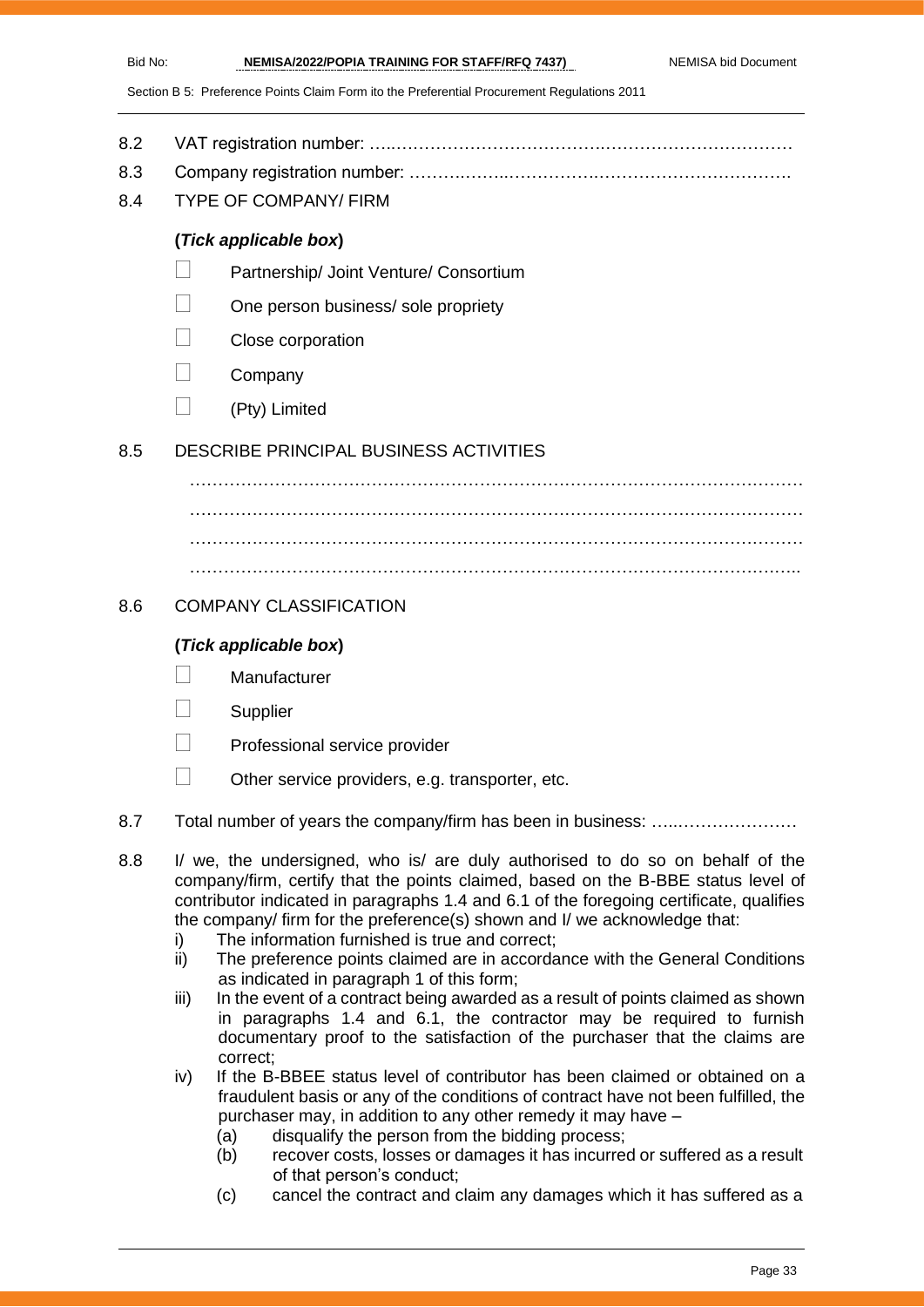result of having to make less favourable arrangements due to such cancellation;

- (d) recommend that the bidder or contractor, its shareholders and directors, or only the shareholders and directors who acted on a fraudulent basis, be restricted by the National Treasury from obtaining business from any organ of state for a period not exceeding 10 years, after the *audi alteram partem* (hear the other side) rule has been applied; and
- (e) forward the matter for criminal prosecution.

| <b>WITNESSES</b> | SIGNATURE(S) OF BIDDERS(S)<br>DATE:<br>$\cdots$ |
|------------------|-------------------------------------------------|
|                  | ADDRESS:                                        |
| റ                |                                                 |
|                  | .                                               |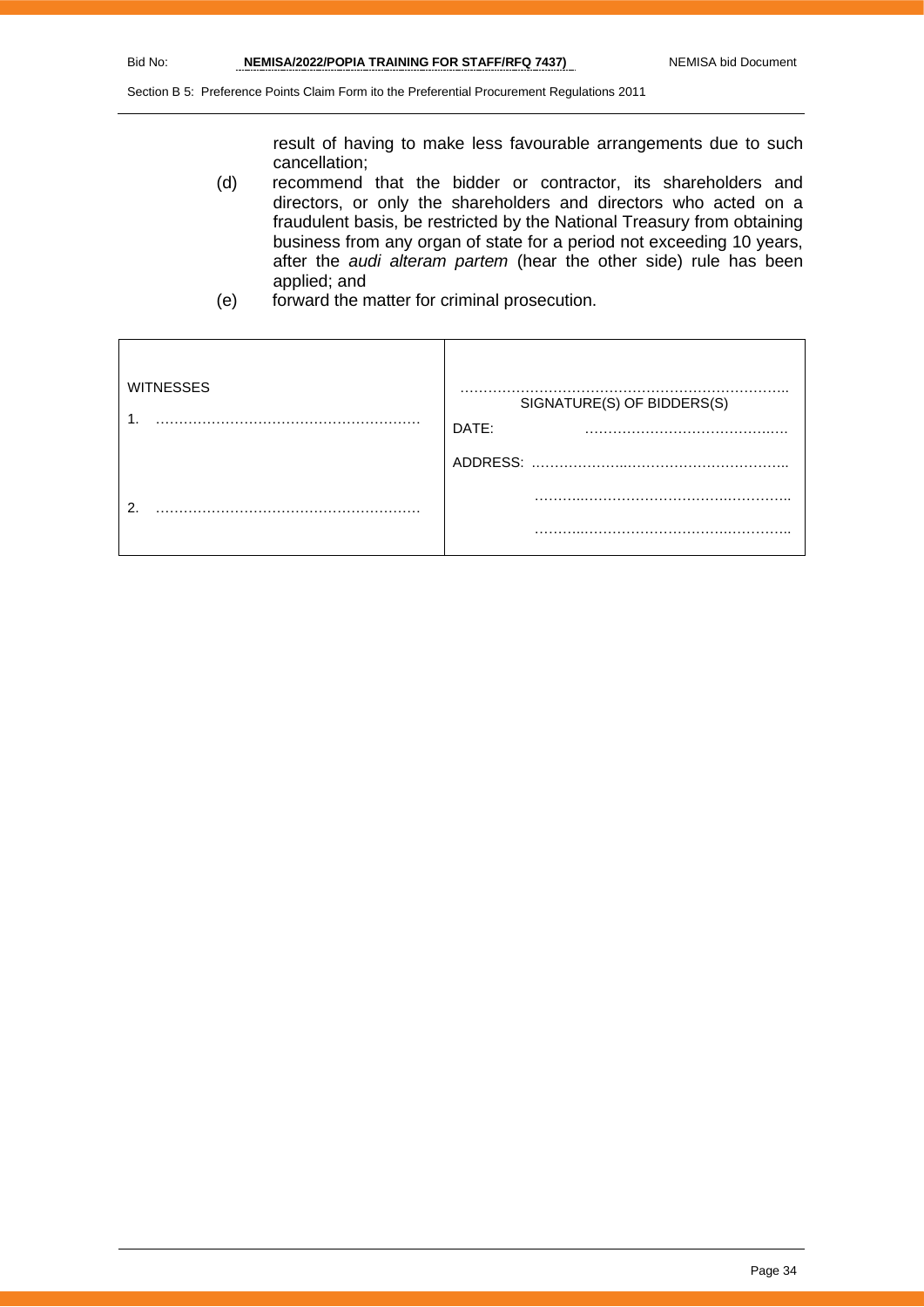Section B 6: Invitation to Bid

# **INVITATION TO BID Return as Part 7**

# **YOU ARE HEREBY INVITED TO BID FOR REQUIREMENT OF NEMISA**

| <b>BID NO</b>                      | NEMISA/2022/POPIA TRAINING FOR<br>STAFF/RFQ 7437) | <b>CLOSING</b><br><b>DATE</b> | WEDNESDAY, 16<br><b>MARCH 2022</b> | <b>CLOSING</b><br>TIME | 11:00 |
|------------------------------------|---------------------------------------------------|-------------------------------|------------------------------------|------------------------|-------|
| <b>PROVISION OF POPIA TRAINING</b> |                                                   |                               |                                    |                        |       |

| All Bidders must furnish the following particulars and include it in their submission<br>(Failure to do so may result in your bid being disqualified) |                                                                                                           |                                            |  |
|-------------------------------------------------------------------------------------------------------------------------------------------------------|-----------------------------------------------------------------------------------------------------------|--------------------------------------------|--|
| Name of Bidder:                                                                                                                                       |                                                                                                           |                                            |  |
| Postal address:                                                                                                                                       |                                                                                                           |                                            |  |
| Street address:                                                                                                                                       |                                                                                                           |                                            |  |
|                                                                                                                                                       |                                                                                                           |                                            |  |
| Telephone number:                                                                                                                                     | Code                                                                                                      |                                            |  |
| Cellular number:                                                                                                                                      |                                                                                                           |                                            |  |
| Facsimile number:                                                                                                                                     | Code                                                                                                      |                                            |  |
| e-Mail address:                                                                                                                                       |                                                                                                           |                                            |  |
| VAT Registration No:                                                                                                                                  |                                                                                                           |                                            |  |
|                                                                                                                                                       | TAX COMPLIANCE REQUIREMENTS (Tick applicable box)                                                         |                                            |  |
| Printed TCS                                                                                                                                           | <b>SARS PIN</b>                                                                                           | CSD <sub>No</sub>                          |  |
| (Tick applicable box)                                                                                                                                 | <b>PROOF OF B-BBEE STATUS LEVEL SUBMITTED?</b>                                                            | <b>YES</b><br><b>NO</b>                    |  |
| <b>B-BBEE Status Level Verification Certificate</b>                                                                                                   |                                                                                                           | <b>B-BBEE Status Level Sworn Affidavit</b> |  |
|                                                                                                                                                       | WHO WAS THE CERTIFICATE ISSUED BY? (Tick applicable box)                                                  |                                            |  |
| An Accounting Officer as contemplated in the Close Corporation Act (CCA)?                                                                             |                                                                                                           |                                            |  |
| A verification Agency accredited by the South African National Accreditation System (SANAS)?                                                          |                                                                                                           |                                            |  |
| A registered Auditor?                                                                                                                                 |                                                                                                           |                                            |  |
| qualify for preference points for B-BBEE<br>Contact details of Ridder's representative:                                                               | NOTE: A B-BBEE Status Level Certificate/ Sworn Affidavit (For EMEs or QSEs) must be submitted in order to |                                            |  |

### **Contact details of Bidder's representative:**

| Name and Surname  |      |        |  |
|-------------------|------|--------|--|
| Telephone number: | Code | Number |  |
| Cellular number:  |      |        |  |
| Facsimile number: | ahoΩ | Number |  |
| e-Mail address:   |      |        |  |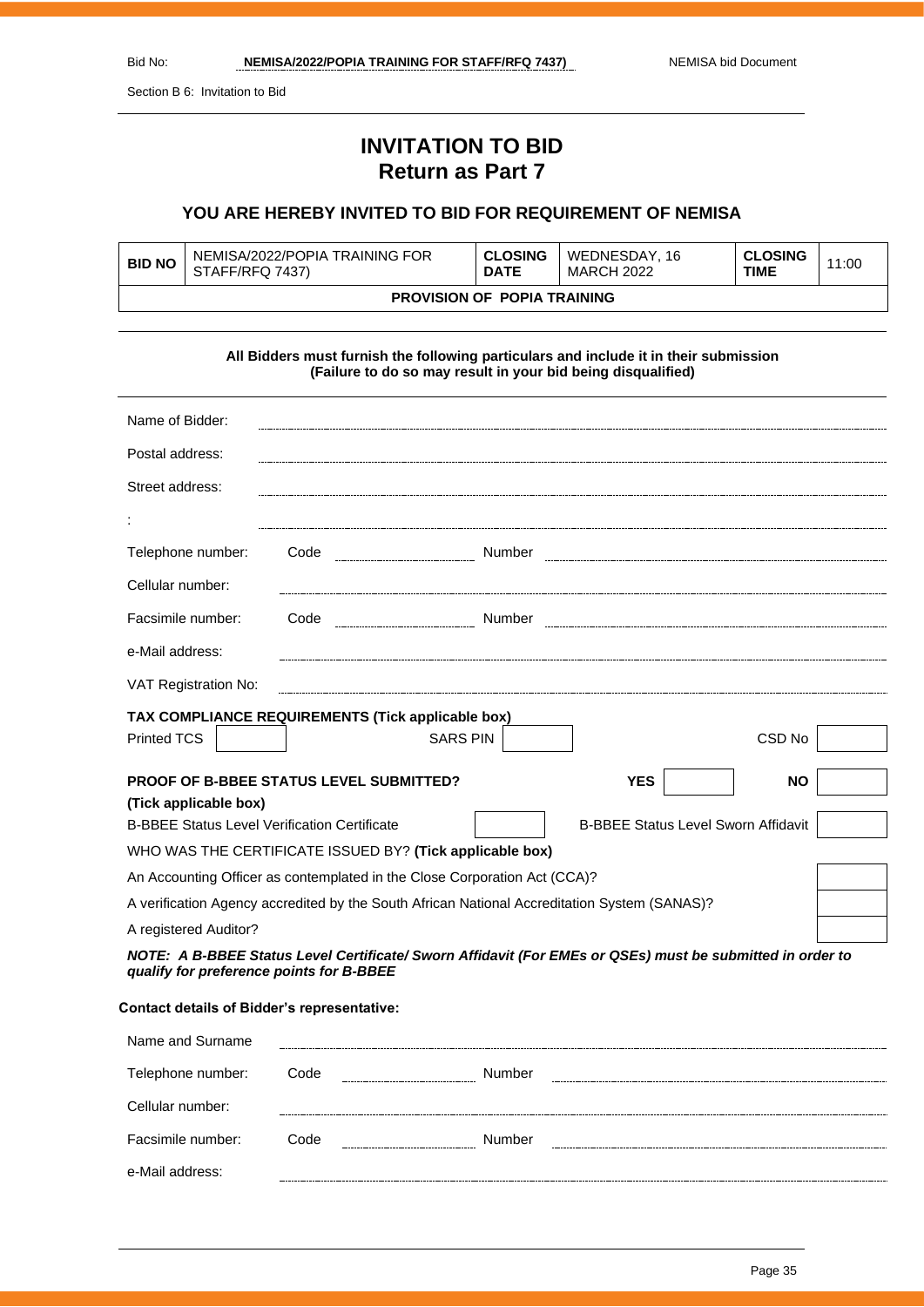Section B 6: Invitation to Bid

### **Confirmation**

Are you the accredited representative in South Africa for the services offered by you? **YES / NO**

### **Declaration**

I/ We have examined the information provided in your bid documents and offer to undertake the work prescribed in accordance with the requirements as set out in the bid document. The prices quoted in this bid are valid for the stipulated period. I/ We confirm the availability of the proposed team members. I/ We confirm that this bid will remain binding upon us and may be accepted by you at any time before the expiry date.

| <b>Signature of Bidder:</b>                   |   |          |
|-----------------------------------------------|---|----------|
| Date:                                         |   |          |
| Are you duly authorised to commit the Bidder? |   | YES / NO |
| Capacity under which this bid is signed       |   |          |
|                                               |   |          |
| TOTAL BID PRICE (INCLUSIVE OF VAT)            | R |          |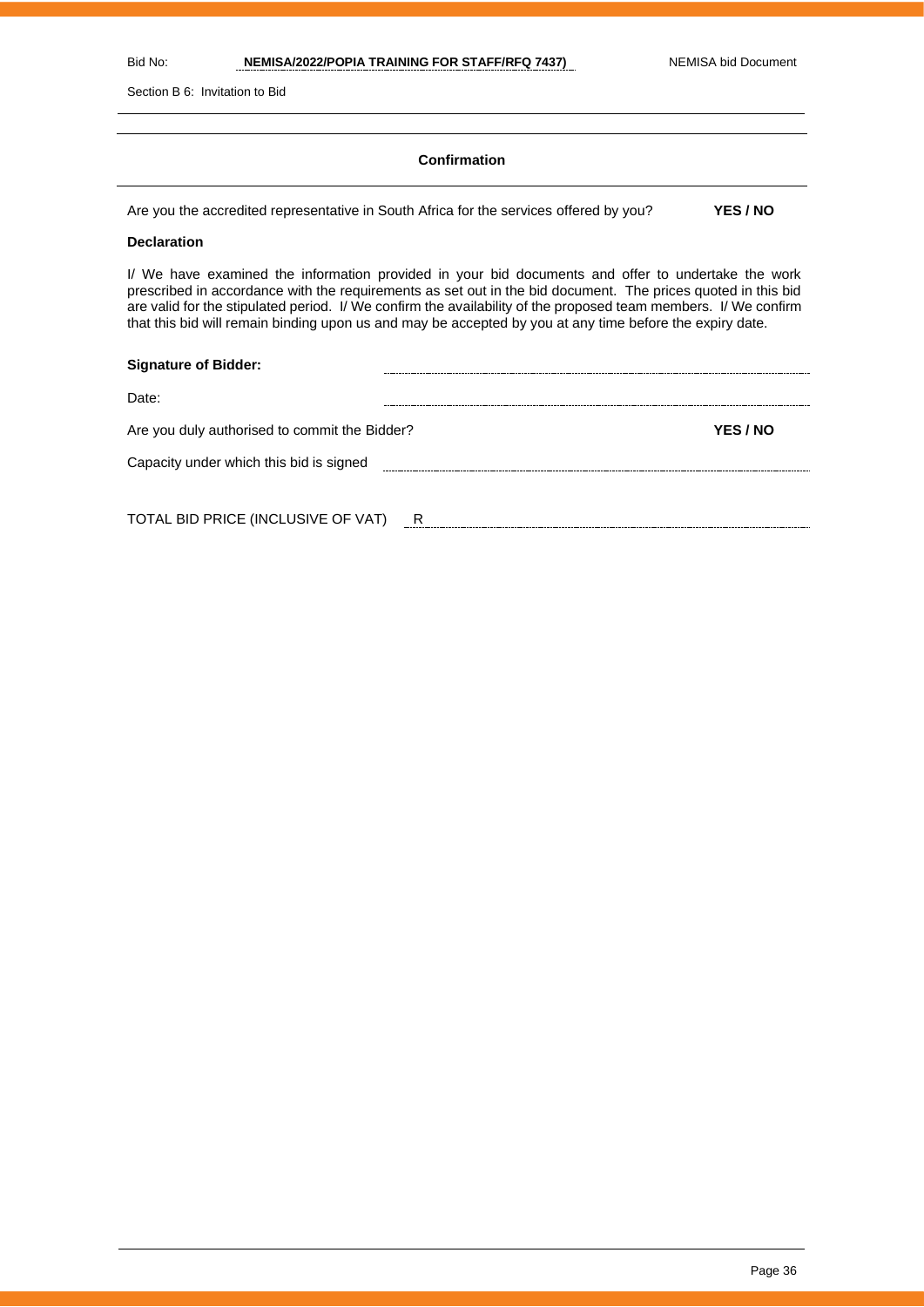Section B 7: Pricing Schedule

# **PRICING SCHEDULE** Services **Return as Part 8**

| NAME OF<br><b>RESPONDENT:</b> |                                                                                                                                                                     |                      |                                        |
|-------------------------------|---------------------------------------------------------------------------------------------------------------------------------------------------------------------|----------------------|----------------------------------------|
|                               | OFFER TO BE VALID FOR 60 DAYS FROM THE CLOSING DATE OF QUOTATION                                                                                                    |                      |                                        |
| <b>PAR NO</b>                 | <b>DESCRIPTION</b>                                                                                                                                                  |                      | <b>QUOTATION PRICE IN RSA CURRENCY</b> |
|                               | The accompanying information must be used for the formulation of proposals.                                                                                         |                      |                                        |
| 2                             | Respondents are required to indicate a ceiling price based on the total estimated time/fees for completion of all phases and including all expenses for the project | Amount excluding VAT | R                                      |
|                               |                                                                                                                                                                     | VAT @ $15\%$         | R                                      |
|                               |                                                                                                                                                                     | Total including VAT  | R                                      |
|                               |                                                                                                                                                                     |                      |                                        |
|                               |                                                                                                                                                                     |                      |                                        |
| 3                             | Period required for commencement with project after acceptance of quotation.                                                                                        |                      |                                        |
| 4                             | Estimated person-days for completion of the project.                                                                                                                |                      |                                        |
| 5                             | Are the rates quoted firm for the full period of the contract?                                                                                                      |                      |                                        |
| 6                             | If not firm for the full period, provide details of the basis on which adjustments will be applied for, for example consumer price index.                           |                      |                                        |